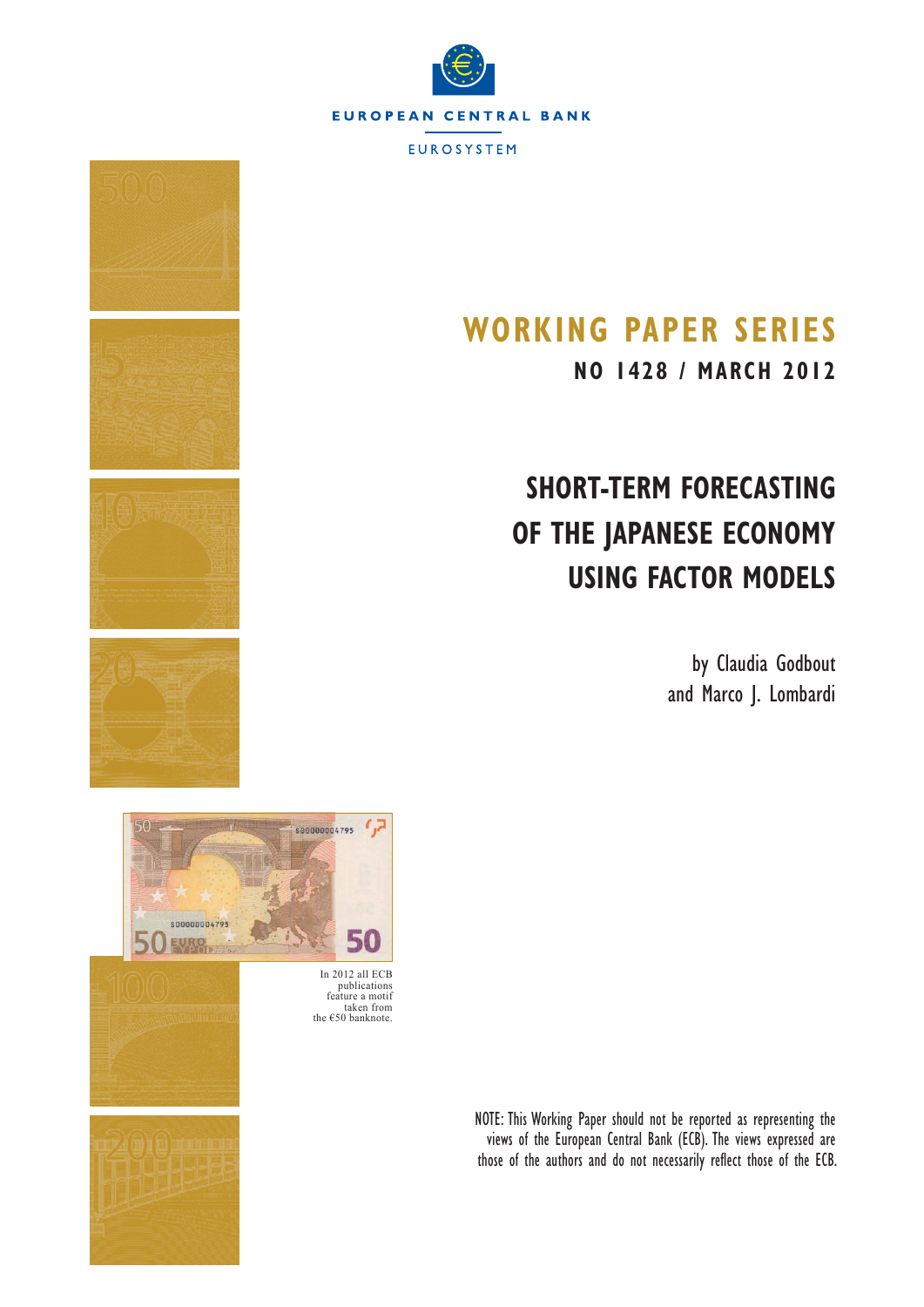#### **Claudia Godbout (Corresponding author)**

at Bank of Canada, International Department, 234 Wellington Street, Ottawa, Ontario K1A 0G9, Canada; e-mail: cgodbout@bankofcanada.ca

#### **Marco J. Lombardi**

at European Central Bank, Kaiserstrasse 29, D-60311 Frankfurt am Main, Germany; e-mail: marco.lombardi@ecb.europa.eu

#### **© European Central Bank, 2012**

#### **Address**

Kaiserstrasse 29, 60311 Frankfurt am Main, Germany

#### **Postal address**

Postfach 16 03 19, 60066 Frankfurt am Main, Germany

**Telephone** +49 69 1344 0

**Internet** http://www.ecb.europa.eu

**Fax** +49 69 1344 6000

All rights reserved.

ISSN 1725-2806 (online)

*Any reproduction, publication and reprint in the form of a different publication, whether printed or produced electronically, in whole or in part, is permitted only with the explicit written authorisation of the ECB or the authors.*

*This paper can be downloaded without charge from http://www.ecb.europa.eu or from the Social Science Research Network electronic library at http://ssrn.com/abstract\_id=2020334.*

*Information on all of the papers published in the ECB Working Paper Series can be found on the ECB's website, http://www.ecb.europa. eu/pub/scientifi c/wps/date/html/index.en.html*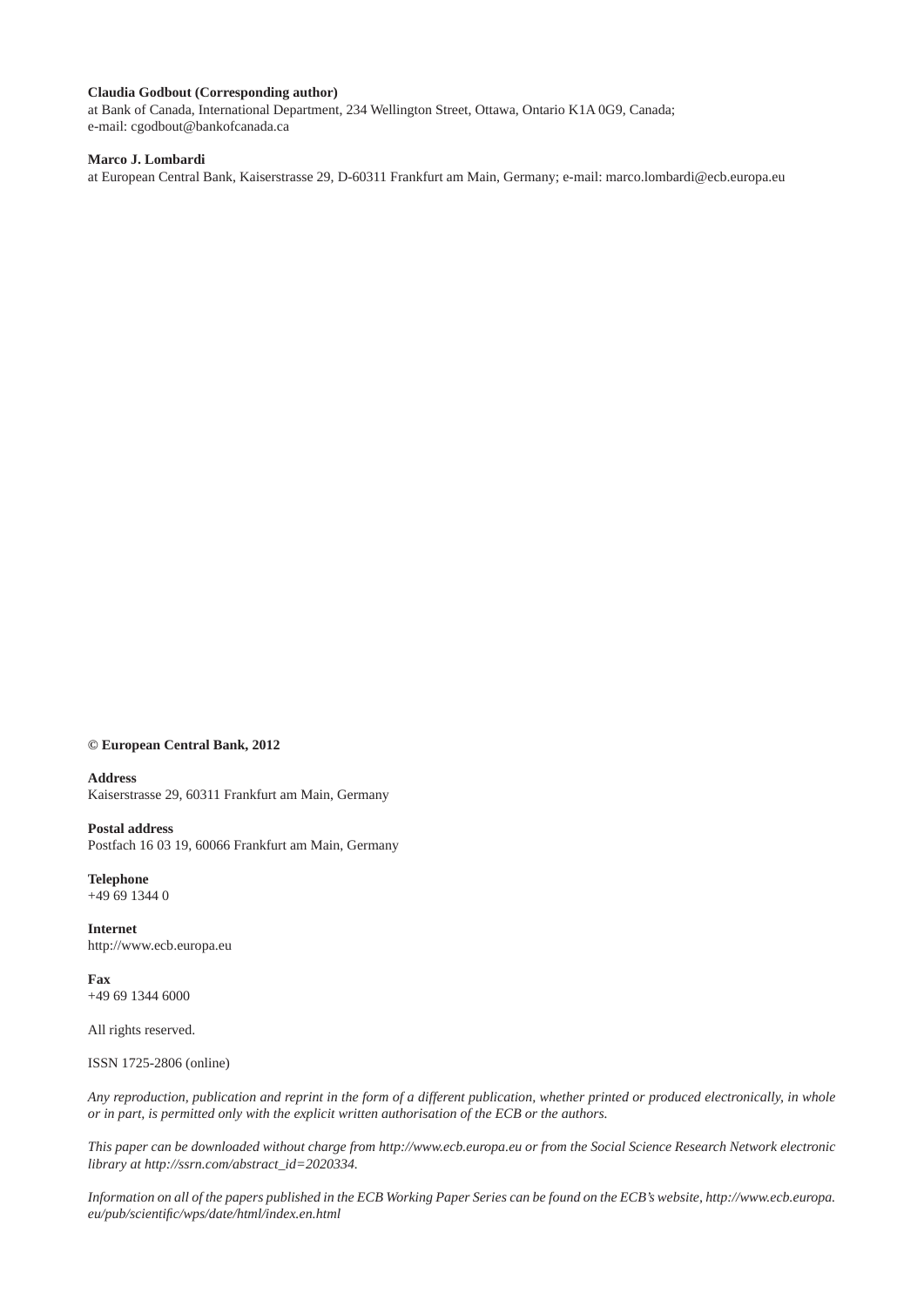#### Abstract

While the usefulness of factor models has been acknowledged over recent years, little attention has been devoted to the forecasting power of these models for the Japanese economy. In this paper, we aim at assessing the relative performance of factor models over different samples, including the recent financial crisis. To do so, we construct factor models to forecast Japanese GDP and its subcomponents, using 38 data series (including daily, monthly and quarterly variables) over the period 1991 to 2010. Overall, we find that factor models perform well at tracking GDP movements and anticipating turning points. For most of the components, we report that factor models yield lower forecasting errors than a simple AR process or an indicator model based on Purchasing Managers' Indicators (PMIs). In line with previous studies, we conclude that the largest improvements in terms of forecasting accuracy are found for more volatile periods, such as the recent financial crisis. However, unlike previous studies, we do not find evident links between the volatility of the components and the relative advantage of using factor models. Finally, we show that adding the PMI index as an independent explanatory variable improves the forecasting properties of the factor models.

Keywords: Japan; Forecasting; Nowcasting; Factor models; Mixed frequency Bank topics: Econometric and statistical methods; International topics JEL codes: C50, C53, E37, E47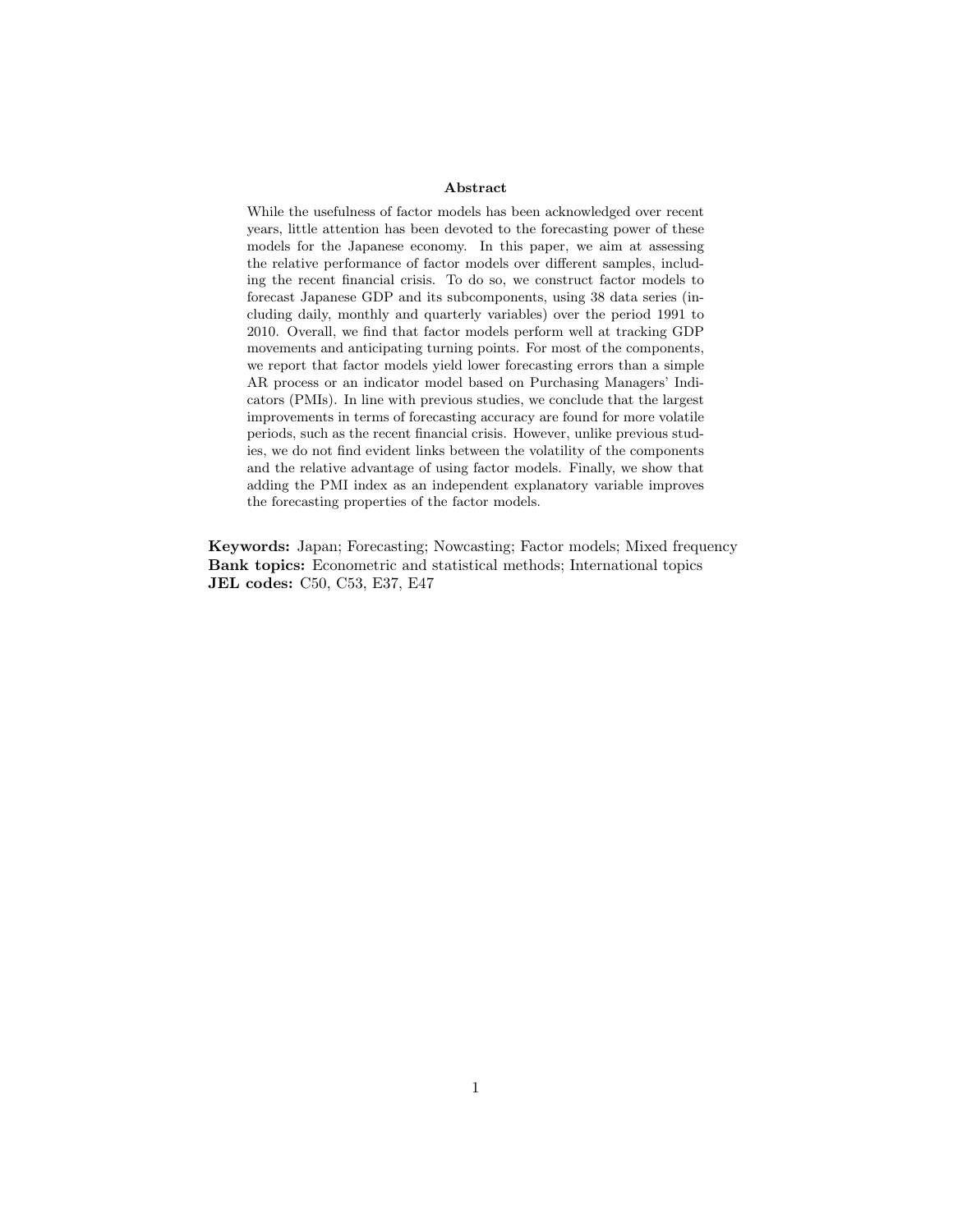## Non-technical summary

Over recent years, factor models have proven useful forecasting tools for dealing with large datasets. Forecasting Japanese GDP and its components is challenging, as it also involves dealing with very volatile data. Resorting to large databases could in principle help to single out common patterns (the 'factors') from multiple data series. To this extent, it is surprising to notice that while the usefulness of factor models in obtaining short-term forecasts for many advanced and developing economies has been documented extensively, little attention has been devoted to the Japanese economy. To the best of our knowledge, no mixedfrequency factor model to forecast the Japanese GDP and its components has appeared in the literature. We see this as a shortcoming, given that policymakers have a clear interest in providing forecasts not only for monthly series (e.g. inflation or industrial production), but also for (quarterly) GDP and its subcomponents. Factor models provide a simple and convenient way to accomplish this task.

In this paper we explore the usefulness of factor models for forecasting real activity in Japan by resorting to different specifications. More specifically, we construct forecasts of past-, current- and next-quarter GDP, as well as its subcomponents, by using information available on the first, the second and the third month of the quarter. We also assess the performance of factor models over a simple AR specification, as well as a tougher benchmark, an indicator model based on Purchasing Managers index (PMIs).

Overall, we find that factor models perform well at tracking GDP movements and anticipating turning points. For most of the components, we conclude that factor models yield lower forecasting errors than either a simple AR process or an indicator model using PMIs. We do not find evident links between the relative advantage of factor models over the AR process and the volatility of the components to forecast. However, in line with previous studies, we find that the relative improvement from using factor models over a simple AR benchmark is greater over periods of high volatility. For instance, we find that the RMSE of the factor models were around 30 percent lower during the recent recession period (2007-2009) compared to the pre-recession period (1991 to 2007).

We also find that using a forecast average of the factor models à la Stock and Watson (2002) and Giannone, Reichlin and Small (2008) can be optimal and reduces the forecasting errors of the backcasting and nowcasting exercises. We also demonstrate that although the PMI index is already included in the dataset on which factors are computed, it proves nevertheless useful to include it as an independent variable in the factor models. This results from the weighting scheme of the variables entering in the factors, as the variables are weighted based on their ability to represent the common dynamics of the data matrix, which does not necessarily coincide with good forecasting properties for the target variable.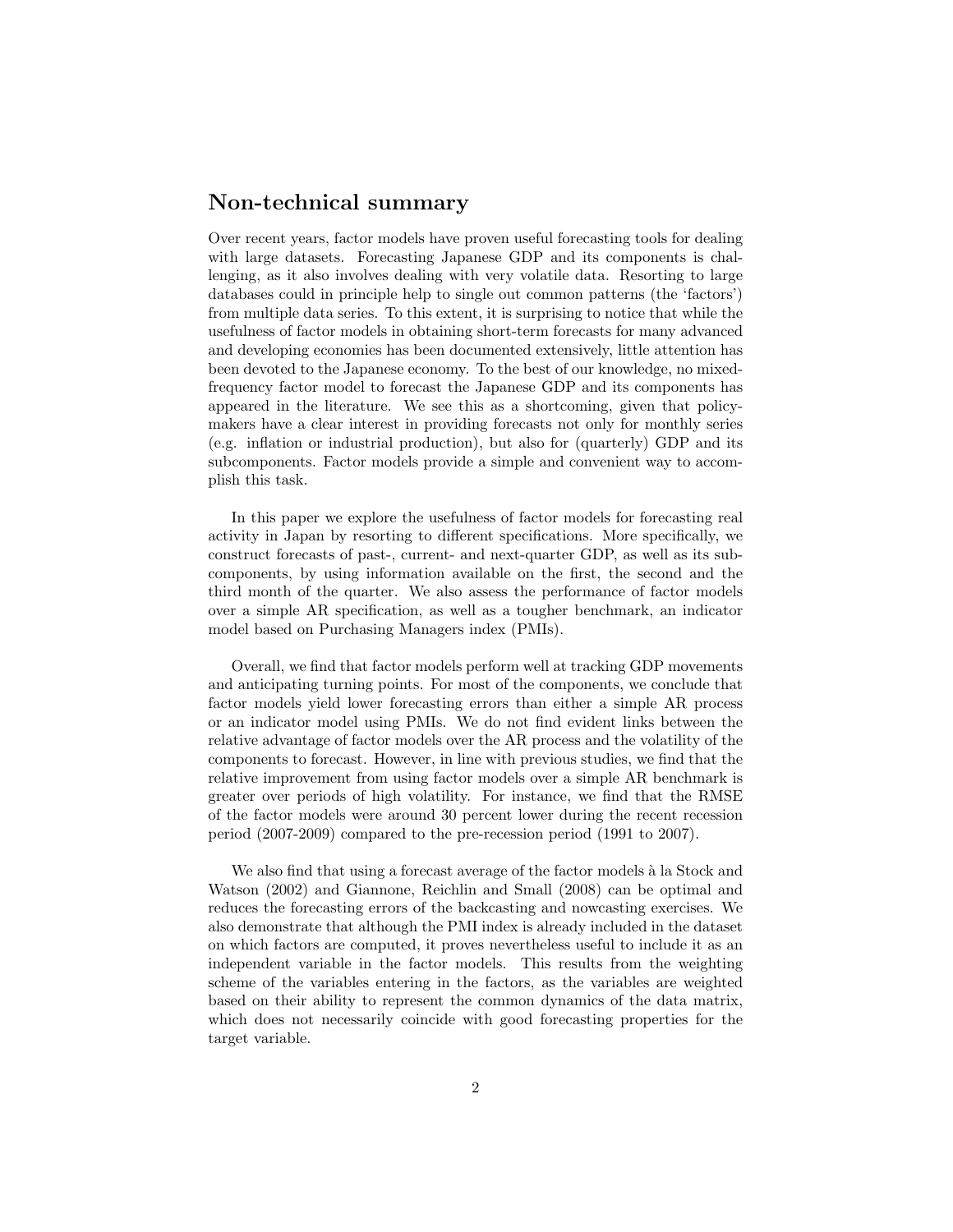## 1 Introduction

Forecasting Japanese GDP and its components is challenging, as it also involves dealing with very volatile data. Over the past two decades, GDP growth in Japan has been around 50 percent more volatile than in the United States.[1](#page-4-0)

Resorting to large databases could in principle help to single out common patterns (the 'factors') from multiple data series, hence reducing the dimensionality of the data and thus the complexity of the analysis. To this extent, it is surprising to notice that while the usefulness of factor models in obtaining short-term forecasts for many advanced and developing economies has been documented extensively (see, among the others, Stock and Watson (2004), Giannone et al. 2005, Barhoumi et al. 2008, Angelini et al., 2008), little attention has been devoted to the Japanese economy. Fukuda and Onodera (2001) construct a single-index dynamic factor model using leading indicators and demonstrate their usefulness in forecasting coincident monthly indicators such as industrial production, thus omitting GDP developments. Jakaitiene and Dees (2009) also provide factor-based short-term forecasts for a set of countries which includes Japan, but again, they limit their analysis to monthly series. Similarly, Shintani (2005) provides forecasts for Japan by investigating the role of nonlinear model specifications, limiting its analysis to forecasting monthly series such as industrial production. In general, to the best of our knowledge, no mixed-frequency factor model to forecast the Japanese GDP and its components has appeared in the literature. We see this as a shortcoming, given that policy-makers have a clear interest in providing forecasts not only for monthly series (e.g. inflation or industrial production), but also for (quarterly) GDP and its subcomponents. Factor models provide a simple and convenient way to accomplish this task.

The aim of our analysis is to explore the usefulness of factor models for forecasting real activity in Japan by resorting to different specifications. More specifically, we construct forecasts of past-, current- and next-quarter GDP, as well as its subcomponents, by using information available on the first, the second and the third month of the quarter. We also assess the performance of factor models over a simple AR specification, as well as a tougher benchmark, an indicator model based on Purchasing Managers index (PMIs). Overall, we find that forecasting accuracy of factor models is generally higher than both the AR specification and the PMI model.

The paper is structured as follows: in the next section, we present the models used in our analysis, namely factor models à la Stock and Watson (2002) and Giannone, Reichlin and Small (2008), the AR and the PMI indicator model. Next, we present a detailed overview of our dataset, including the time structure of the releases and the publications lags. Subsequently, we discuss the main forecasting results of the baseline experiment for three different samples, the

<span id="page-4-0"></span><sup>&</sup>lt;sup>1</sup>The annualized quarter-on-quarter growth rate of Japanese GDP has a standard deviation of 3.9 over the sample 1991-2010, compared to only 2.5 in the United States.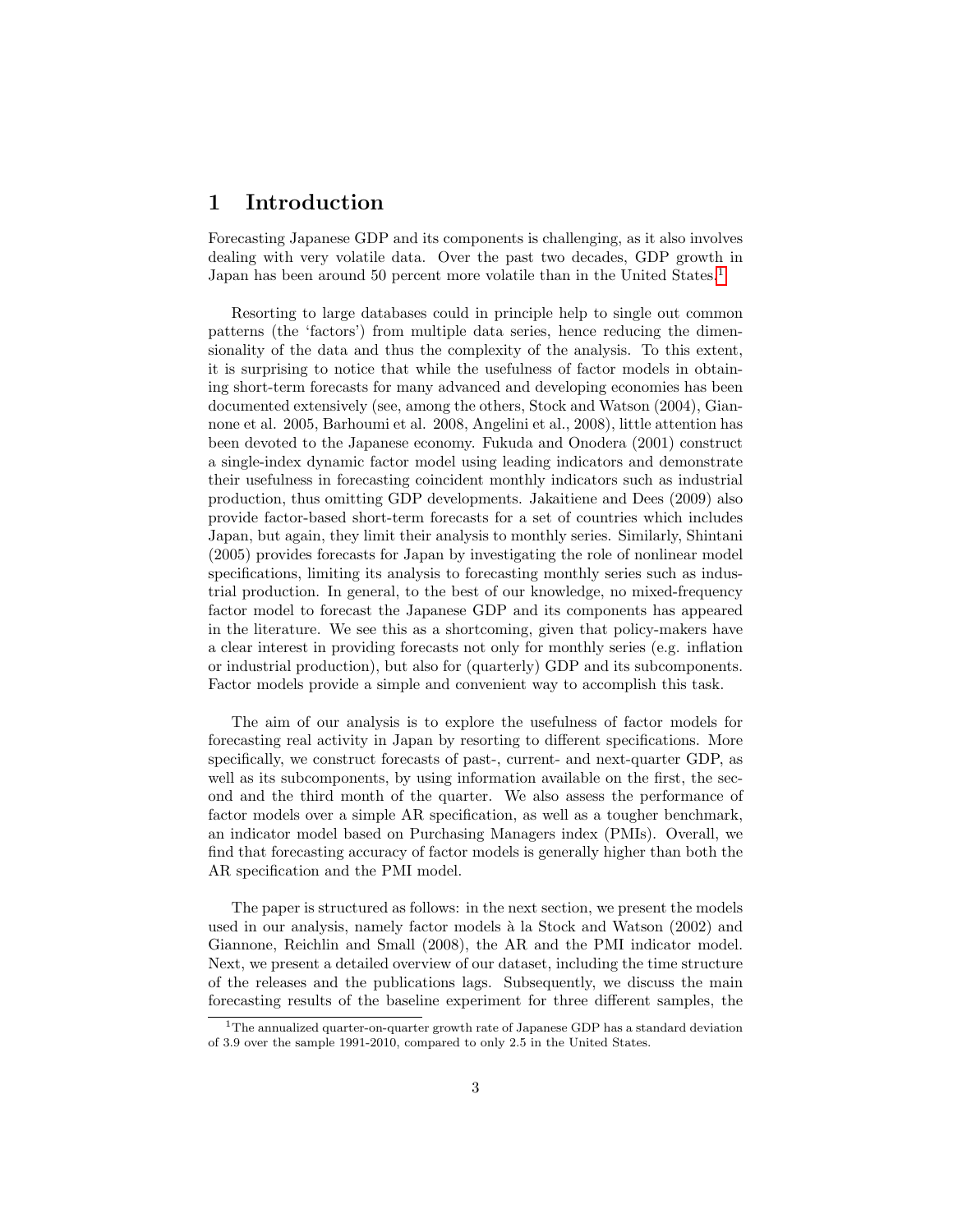full sample, the pre-recession and the recession period. We follow by comparing the different models over different criteria such as the root mean square errors (RMSE) and the proportion of direction changes correctly anticipated. We finish by presenting the advantages of averaging factor models forecasts and by adding the PMI indicator as an independent variable to the factor models.

## 2 The models

In this section we present the models employed in our forecasting exercise. The first obvious (and naive) alternative against which the models' performance is assessed is a plain univariate AR process, estimated separately for each compo-nent of the GDP<sup>[2](#page-5-0)</sup>:

$$
\Delta y_t = \mu + \sum_{k=1}^p \phi_k \Delta y_{t-k} + \varepsilon_t.
$$
 (1)

The AR order  $p$  is selected based on the minimization of the Schwarz criterion, with a maximum lag length of 3.

#### 2.1 Forecasting with leading indicators

Admittedly, the AR benchmark is a very naive one, and very few forecasters will advocate its use in practice. A popular alternative among practitioners is the use of bridge regressions, in which (quarterly) GDP developments are explained by using monthly indicators.[3](#page-5-1) Consequently, to give factor models a tougher benchmark, we use a bridging equation model with the headline Purchasing managers Index  $(PMI)^4$  $(PMI)^4$  as explanatory monthly variable. PMI's are surveybased diffusion indices, with a value over 50 suggesting an expanding economy, while a value below 50 suggests a contracting economy. Over and above their good forecasting properties, PMI indexes have the advantage of being a very timely indicator, as they are released only a few days after the end of each month. Not surprisingly, PMI indicators have recently received considerable attention in the literature (see among others Koening (2002), Godbout and Jacob (2010) and Rossiter (2010)).

More formally, the PMI model can be defined as:

<span id="page-5-3"></span>
$$
\Delta y_t = \mu + \sum_{k=1}^p \phi_k \Delta y_{t-k} + \beta P M I_t + \varepsilon_t,
$$
\n(2)

<span id="page-5-0"></span><sup>&</sup>lt;sup>2</sup>Note that we also considered a random walk in levels, where the forecast of the growth rate of GDP components are equal to the their average growth rate over the sample. However, we find that these two alternatives are generally equivalent and we thus chose to report only the results against the AR process in growth rates.

<span id="page-5-1"></span><sup>3</sup>For a detailed overview of bridge models we refer to Golinelli and Parigi (2007) and references therein.

<span id="page-5-2"></span><sup>&</sup>lt;sup>4</sup>The headline PMI is a composite index of five survey indices, including new orders, output, employment, suppliers' delivery time and stock of purchases.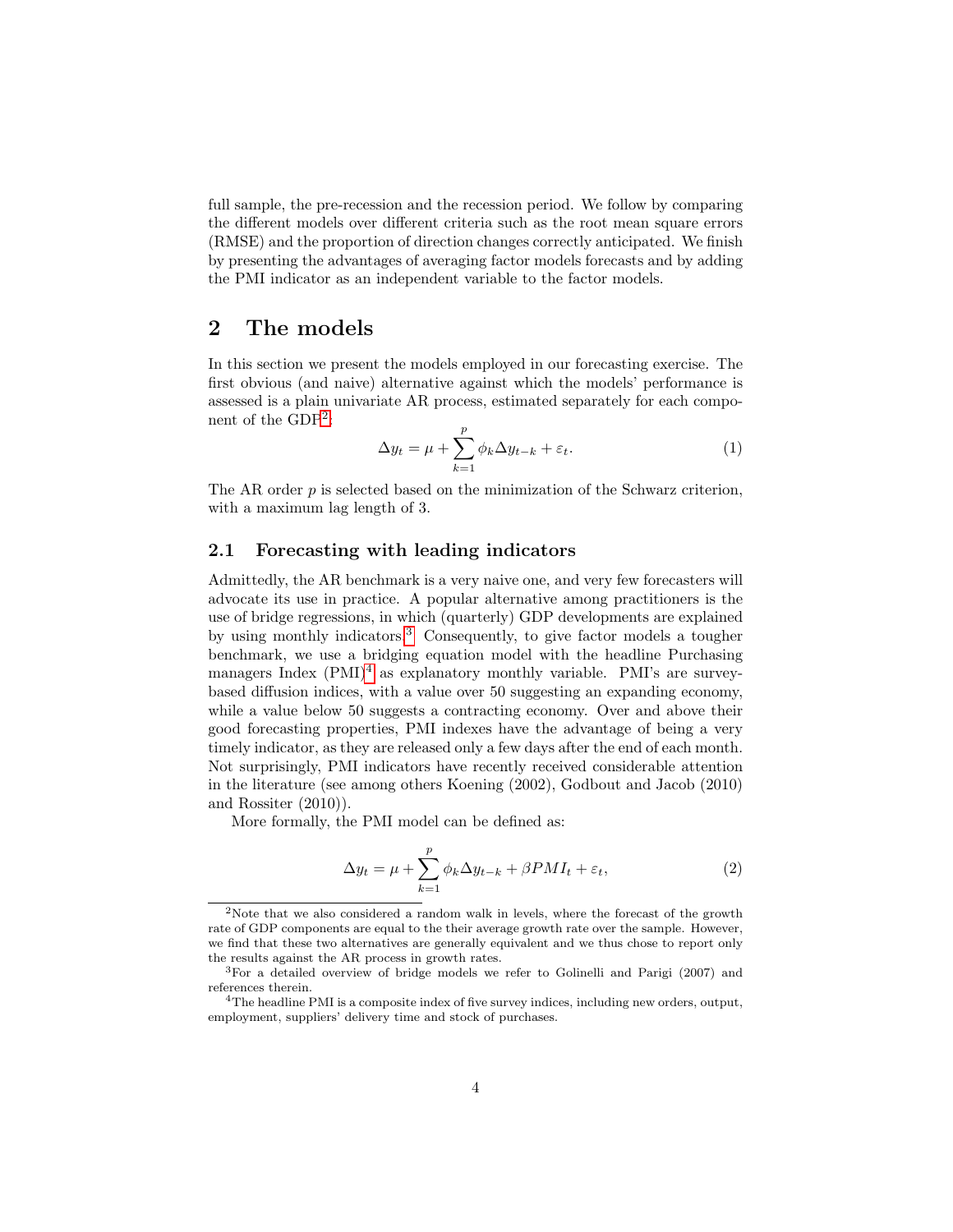where  $PMI_t$  denotes a 'quarterly' version of the headline PMI index.<sup>[5](#page-6-0)</sup> To construct the quarterly PMI, we use an AR process to forecast the missing months and then take the average of the three months of the quarter. The AR order is selected based on the minimization of the Schwarz criterion, with a maximum lag length of 3.

#### 2.2 Forecasting with factor models

In a nutshell, the idea underlying factor modes is to represent large datasets using a small number of components able to characterize the main features of the data. The use of factor models originated in the finance literature, where researchers are often faced with large cross-section of stocks returns. The CAPM (Sharpe 1964) and APT (Ross 1976) pricing models are based on a factor representation of the data. Factor models have also been used for macroeconomic applications since the seminal contribution of Sargent and Sims (1977).

More formally, in a factor model, a N-dimensional multiple time series  $X_t$ is expressed as

<span id="page-6-1"></span>
$$
X_t = \Lambda F_t + e_t,\tag{3}
$$

where  $F_t$  is a K-dimensional multiple time series of factors (with  $K \ll N$ ),  $\Lambda$ is a matrix of loadings, relating the factors to the observed time series, and  $e_t$  are idiosyncratic disturbances. Factor models aim at extracting the most relevant components in large cross-sections of data, and hence represent very well the problems policy-makers face when making decisions: having to look at a wide set of indicators of different nature and summarizing the information they contain about the status of the economy.

Equation [\(3\)](#page-6-1) is not a standard regression model in that the factors are normally unobservable variables. In some cases (e.g. the CAPM model) the researcher makes assumptions and picks the variables that should be the best factors, but under normal circumstances,  $F_t$  has to be estimated. This can be accomplished swiftly and consistently by using the first  $K$  principal components of the data, i.e. the first  $K$  eigenvectors of the variance-covariance matrix of  $X_t$ .

Given the close resemblance of the factor model setup with the one commonly faced in policy-making  $-$  i.e. having to monitor wide sets of indicators and datasets – it is somehow surprising that applications making extensive use of factor models have appeared only recently. One explanation could be that only recently interest has grown in the relevance of data-rich environments for policy-making (Boivin and Giannoni (2006)). A large share of the empirical macroeconomic work is indeed concerned with identifying relationships and comovements between different variables of particular relevance; from a time-series perspective, this is mostly accomplished using the VAR framework. However, VAR models suffer from the so-called "curse of dimensionality", meaning that

<span id="page-6-0"></span> $5$ Note that equation  $(2)$  would of course apply for any other indicator model. We also tried a specification based on the all-industry index and industrial production, but the forecasts were less precise, possibly due to the presence of a publication lag of two months.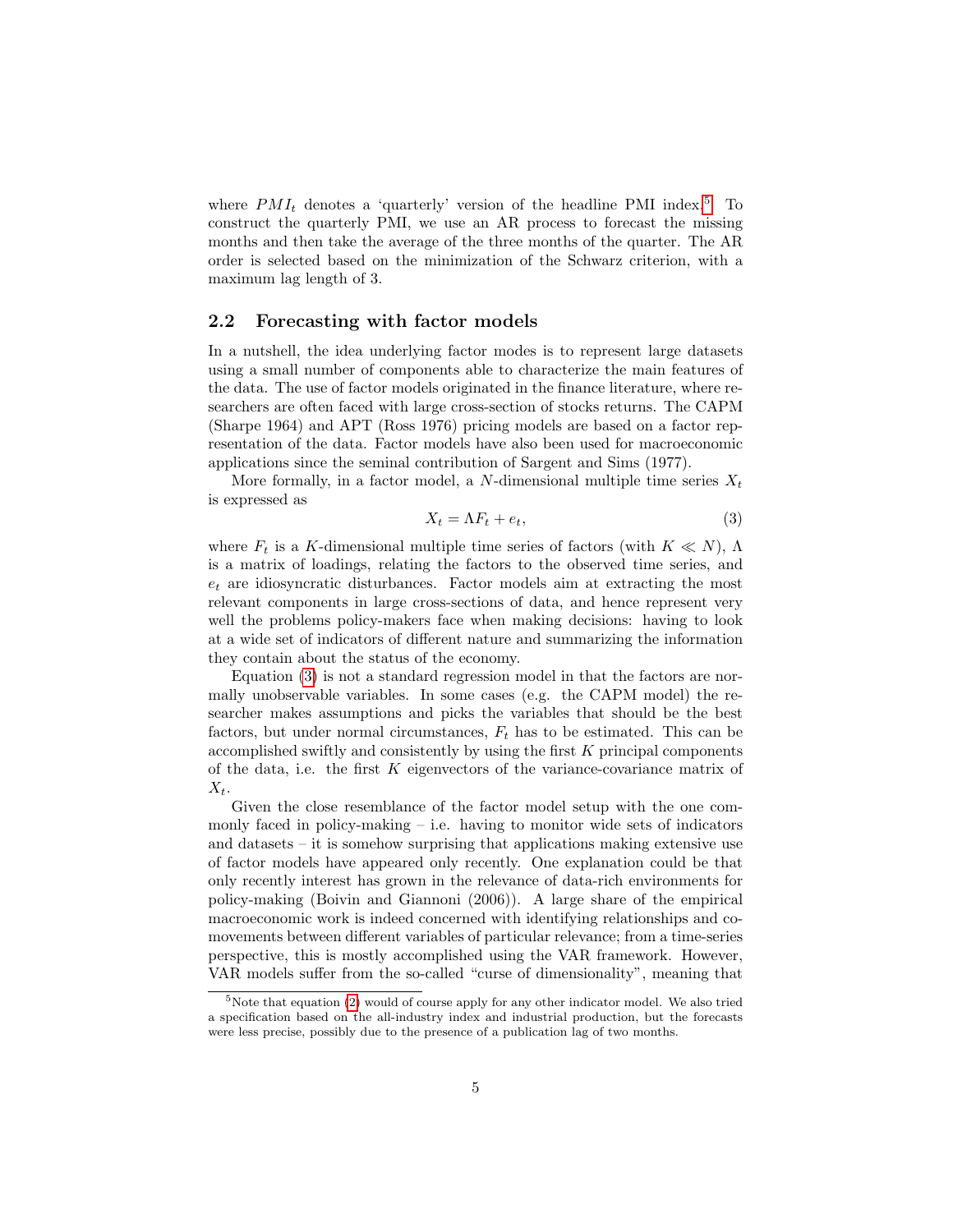they cannot handle too large cross-sections of data because the number of parameters involved in the estimation explodes. The common practice is therefore to focus on small-scale models – usually featuring no more than a few variables. This limits the modeler in taking into account all the set of information available to policy makers. To circumvent this problem, VAR models featuring factor-based sub-structures have been advocated by Bernanke, Boivin and Eliasz (2004) in the setting of the evaluation of monetary policy effects; building on their work Bai and Ng (2006) established limiting and convergence results for VAR models augmented with factors (FAVARs).

The relevance of factor structures is not limited to that of policy analysis, but can also be exploited for forecasting purposes. When forming their ideas about the future path of the economy, policymakers base their judgement by looking at a wide set of indicators and try to extract the best 'signal' out of them. In their seminal contribution, Stock and Watson (2002) consider the prediction of a single time series using a large cross-section of predictors. More specifically, the authors complement equation [\(3\)](#page-6-1) above with an equation describing the evolution of the 'target' variable  $y_t$ :

<span id="page-7-0"></span>
$$
\Delta y_{t+1} = \beta' F_t + \gamma(L)\Delta y_t + \epsilon_{t+1},\tag{4}
$$

where  $\gamma(L)$  is a polynomial in the lag operator. This in turn implies that, in order to construct h-step-ahead forecasts, the standard approach of constructing a series of one-step-ahead projections from [\(4\)](#page-7-0) cannot be employed, and h-stepahead forecasts have to be constructed directly using the following regression:

<span id="page-7-1"></span>
$$
\Delta y_{t+h} = \beta'_h F_t + \gamma_h(L)\Delta y_t + \epsilon_{t+h},\tag{5}
$$

whose coefficients would of course differ from those of [\(4\)](#page-7-0). Marcellino, Stock and Watson  $(2003)$  report that the direct h-step ahead approach of  $(5)$  can be preferable over indirect forecasting as it is more robust to model specification errors. In the following, we will refer to this model as 'SW', for ease of notation.

There are two additional issues that need to be addressed. First, the information set available to policy makers, as summarized by the data matrix  $X_t$ , could contain series collected at different frequency. To give a basic example, most of the series commonly used for real developments are at monthly frequency, whereas GDP is quarterly. Second, not all series are released on the same date, as publication lags can be considerable. Hence, the matrix  $X_t$  will display a so-called ragged edge, i.e. not all component series will have entries at the end of the sample. Because of these issues, the data matrix will have several missing elements, and as such it will not be possible to extract its principal components. In order to overcome this problem, Stock and Watson (2002) propose to use the expectations maximization (EM) algorithm. The algorithm proceeds as follows: first, missing elements are replaced by their expected values, computed according to [\(3\)](#page-6-1); second, principal components are extracted from the 'enhanced' data matrix. Since expected values depend on the factors and the loadings, the aforementioned procedure has to be iterated until convergence occurs.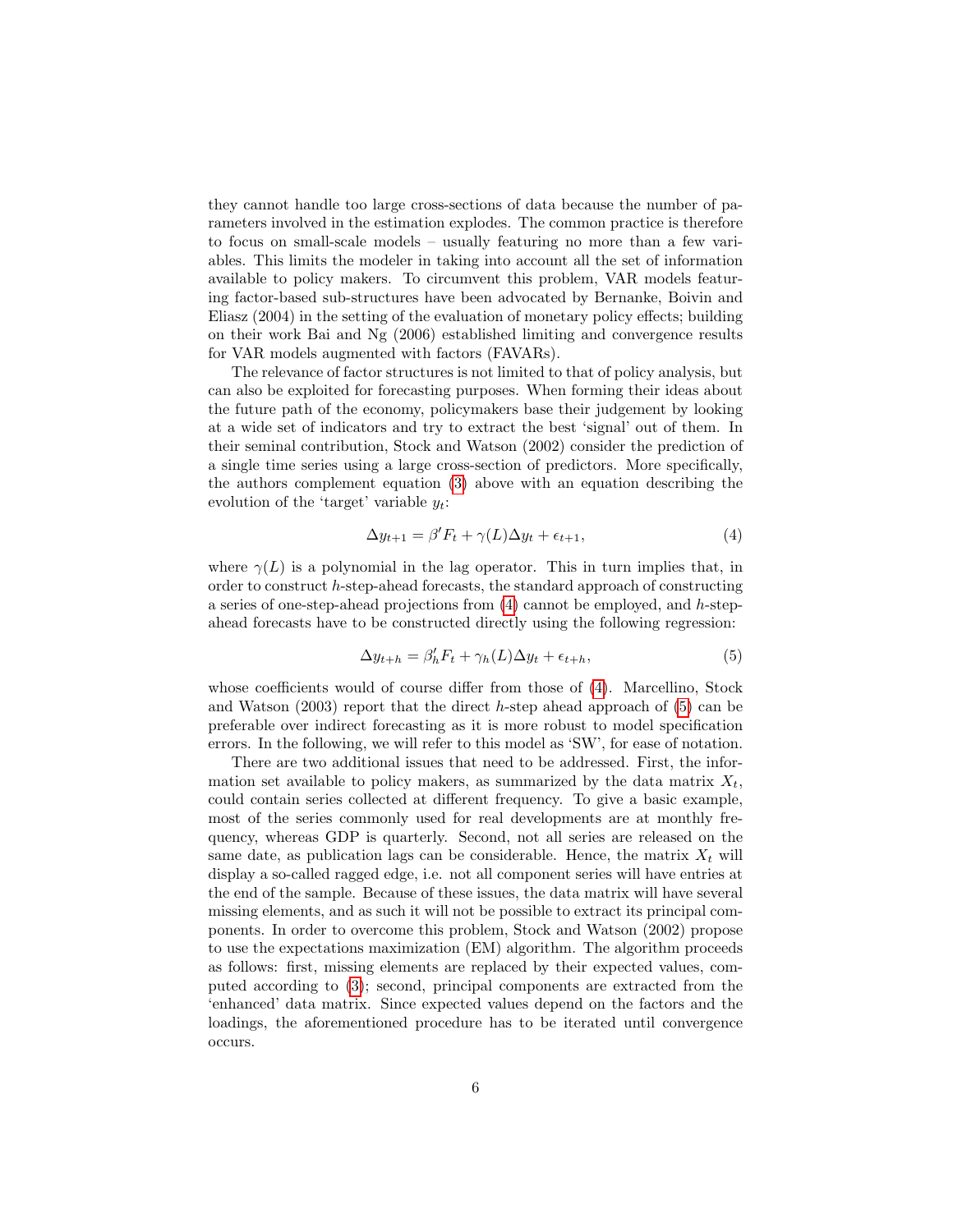Stock and Watson (2002) show that the information contained in the predictors  $X_t$  can be consistently summarized by a restricted number of factors, extracted as principal components of the predictors. Furthermore, they also prove that forecasts generated using [\(5\)](#page-7-1) are efficient, in the sense that they converge to their (unfeasible) counterpart

$$
\Delta y_{t+h} = \beta' F_{t+h} + \gamma(L) \Delta y_{t+h-1} + \epsilon_{t+1}.
$$
\n
$$
(6)
$$

Finally, the authors document that the forecasting performance of the model outperforms that of standard benchmarks.

In the factor model à la Stock and Watson (2002) the evolution of the factors on the time dimension is not explicitly modeled. Giannone, Reichlin and Small (2008) proposed instead to tackle the issue of short-term forecasting by postulating a parametric model for the evolution of the factors, i.e. an  $AR(p)$ :

<span id="page-8-0"></span>
$$
F_t = \sum_{t=1}^p A_p F_{t-p} + u_t, \quad u_t \sim N(0, Q). \tag{7}
$$

This model is akin to dynamic factor structures proposed by Forni et al. (2000), but is estimated using likelihood-based rather than frequency-domain methods. In what follows, we will refer to this model as 'GRS'. Given that  $F_t$  is unobservable, the introduction of equation [\(7\)](#page-8-0) transforms the factor model into a (linear and Gaussian) state-space model, which can be dealt with by the Kalman filter. A closed-form likelihood function can be obtained by conditioning on the filtered values and maximizing it yields parameter estimates. Banbura and Modugno (2010) show how to deal with missing elements in this setting by resorting to the EM algorithm. A by-product of the procedure is a series of filtered values  $\hat{F}_t$ , which can also comprise forecast values. Hence, projections for the target variables can be constructed as

$$
\Delta y_{t+h} = \hat{\beta}' \hat{F}_{t+h} + \hat{\gamma}(L) \Delta y_{t+h-1}.
$$

Giannone et al. (2008) as well as the meta-analysis conducted by Eickmeier and Ziegler (2006) suggest that dynamic factor models work better than plain benchmarks, especially when US data are concerned.

## 3 Data and in-sample model performance

Our factor models employ data for 33 Japanese daily, monthly and quarterly series, covering a broad range of economic concepts, such as output, income, employment, consumer confidence, trade variables, foreign exchange rates, monetary aggregates, interest rates, as well as price and stock market indices; the dataset also includes 4 U.S. monthly variables as well as the U.S. real GDP. When necessary, the series are seasonally adjusted and transformed into a log difference or a level difference, to ensure stationarity. Our objective is to forecast Japanese GDP and its components (exports, imports, capital formation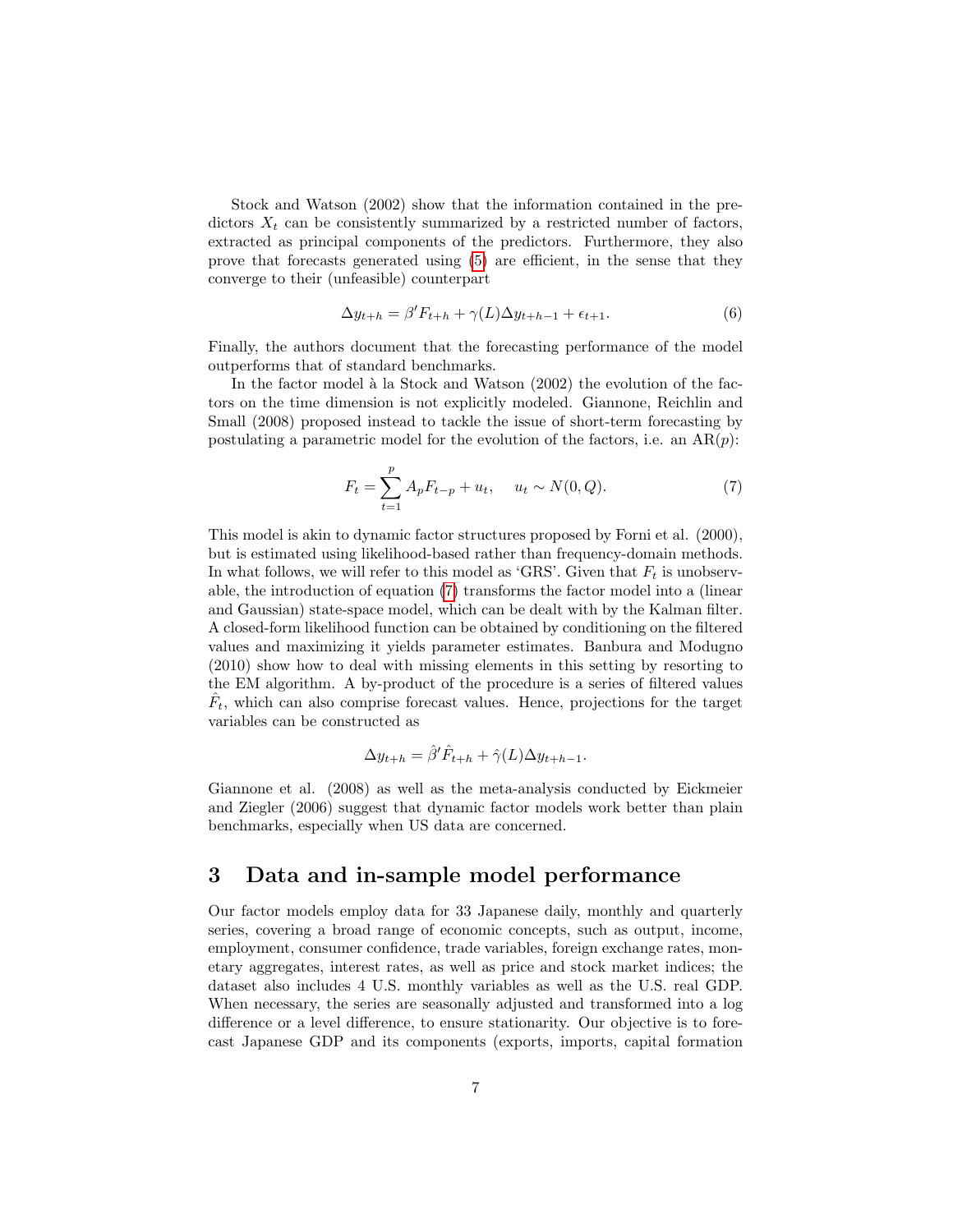and consumption). As in Giannone et al. (2008), we use pseudo real-time data, in the sense that we consider publication lags when constructing the forecasts.[6](#page-9-0) For a complete list of series, transformation operated and publication lags, refer to Table A in the appendix.

<span id="page-9-3"></span>Figure 1: Principal component of the data, together with the growth rate of Japan's Industrial Production and Exports  $(q/q)$ 



Given that the Quandt-Andrews breakpoint test (Andrews 1993) detects the presence of a structural break in Japanese GDP in 1991Q1, we choose to start our analysis in July 1991.[7](#page-9-1)

Both the Bai and Ng (2002) and the Alessi et al. (2010) criteria suggest that the optimal number of factors is one.<sup>[8](#page-9-2)</sup> We note that the first factor moves in

<span id="page-9-0"></span> $6$ Note that we do not use real-time data in this paper. The advantage of using real-time data has not been investigated systematically for the Japanese economy. We leave this aspect for future research. The series used are those available in July 2010

<span id="page-9-1"></span><sup>7</sup>Note that 75 per cent of the series are available at this point in time. We therefore deal with missing values using the EM algorithm.

<span id="page-9-2"></span><sup>8</sup>Note that as a robustness check, we also tried to determine the number of factors based on the out-of-sample RMSE in order to better reflect the out-of-sample nature of our study. This alternative method of selection generally led to confirm the Bai Ng criteria, with the choice of one factor being generally found to reduce the RMSE.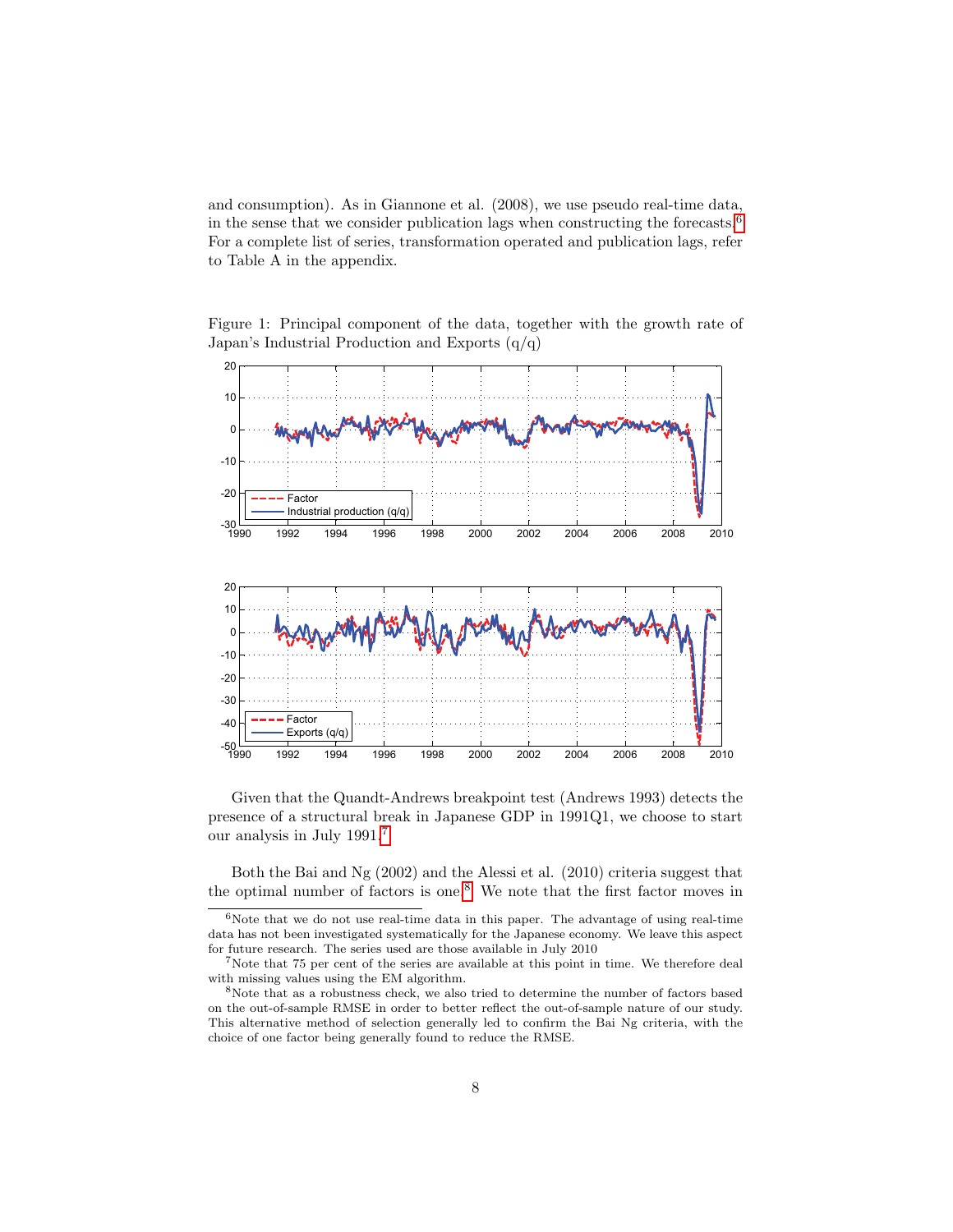

<span id="page-10-1"></span>Figure 2: Principal component of the data with real Japanese GDP  $(q/q)$ 

very close connection with variables such as industrial production and export growth; which is not surprising for an economy heavily reliant on exports (see Figure [1\)](#page-9-3).<sup>[9](#page-10-0)</sup> In Figure [2,](#page-10-1) we plot the first factor together with real GDP  $(q/q)$ . We notice that the factor is generally co-moving with GDP, with a correlation between the two series of around 0.8. Moreover, regressing the GDP components on the factor, we find that the first factor explains around 60 percent of the variance of GDP and 80 percent of the variance of exports (see Table [1\)](#page-9-3).

Table 1: Proportion of each components' variance explained by the factor.

| $\Delta$ GDP         | 0.61 |
|----------------------|------|
| $\Delta$ Consumption | 0.17 |
| $\Delta$ Investment  | 0.33 |
| $\Delta$ Exports     | 0.79 |
| $\Delta$ Imports     | 0.43 |

<span id="page-10-0"></span> $^9\rm{Note}$  that principal components are identified only up to a constant of scale and a rotation matrix, tehreby factors were rescaled in the figures.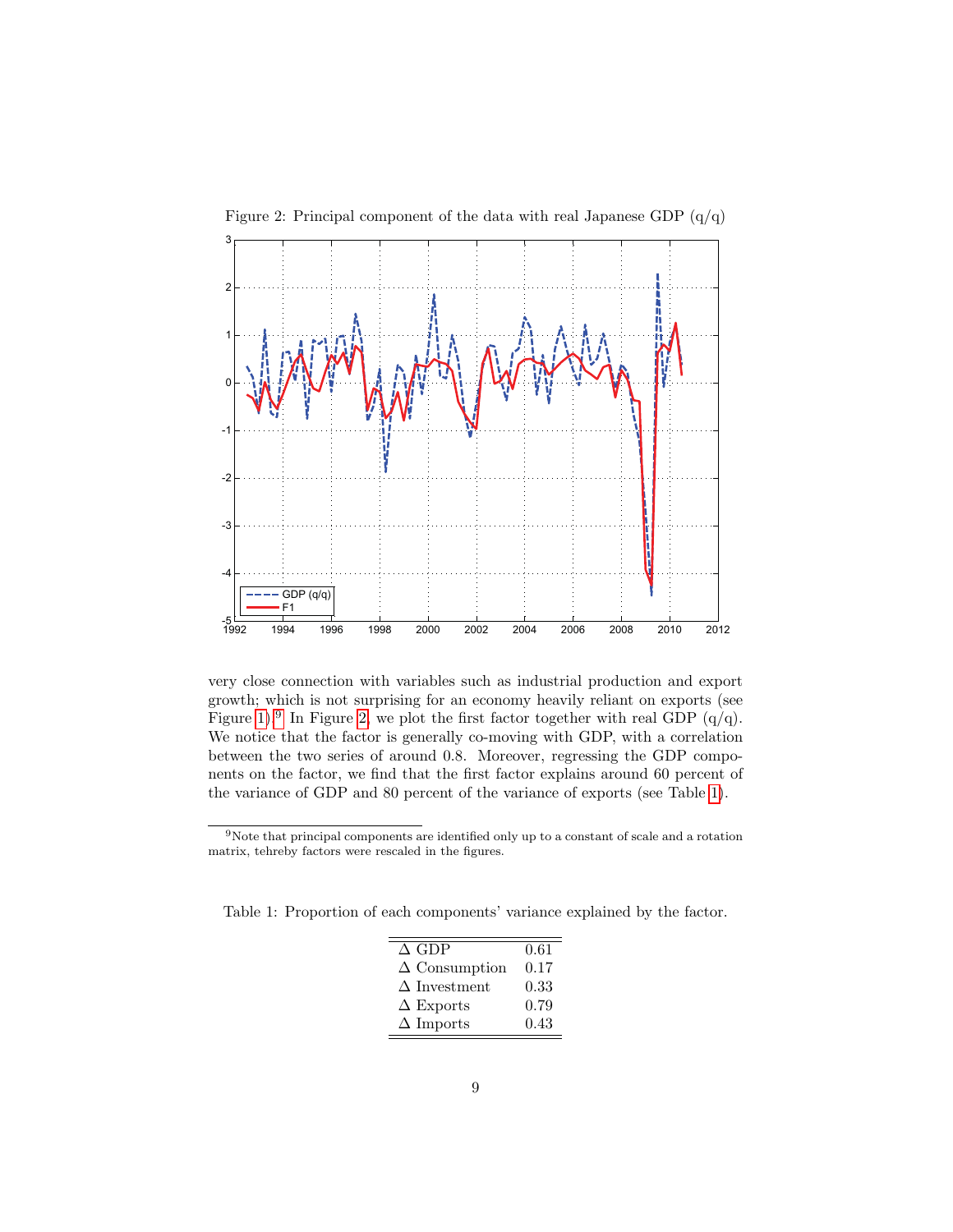To get a glance at how the models introduced in the previous section capture the dynamics of the data, we estimate them on the full sample, and construct their in-sample fit. In Figure [3,](#page-12-0) we show the quarterly in-sample fit of factor models for the Japanese GDP  $(q/q$  SAAR) over the full sample. On the same chart, we also depict the quarterly fit obtained from a univariate model based on PMIs. At first glance, it appears that all three models display a relatively good performance tracking GDP movements, as well as capturing turning points. Looking at the different models more closely, we can observe that the two factor models are able to better capture the depth and duration of the 2008-2009 recession compared to the PMI model. The two factor models are also able to forecast relatively well the 2001 recession.

Comparing the two factor models, we can notice that although they are strongly comoving, the fit of the GRS model is slightly smoother, probably due to the use of the Kalman filter. Consequently, while the GRS model is able to capture the most relevant trends in GDP, it seems less successful than the SW and the PMI models at precisely tracking the quarterly volatility of GDP. This does not necessarily represent a drawback of the GRS model, since this is likely to lower the volatility of the forecasts and thus reduces the risks of false signals. We verify this assumption later, by looking at the proportion of direction changes correctly anticipated for each models. In fact, depending on the objective of the forecasting exercise, it might be more relevant to get a good sense of the general trend regarding the evolution of the GDP components, as oppose to a volatile signal regarding the specific quarterly numbers. In order to benefit from the advantages of both types of models, we also verify if averaging the forecasts of the two factor models lead to an improvement in the forecasting properties compared to taking each of the models' forecasts independently.

<span id="page-11-0"></span>Table 2: Average correlation of series with individual GDP components growth rate over the full sample.

| $\Delta$ GDP         | 0.28 |
|----------------------|------|
| $\Delta$ Consumption | 0.17 |
| $\Delta$ Investment  | 0.18 |
| $\Delta$ Exports     | 0.29 |
| $\Delta$ Imports     | 0.14 |

## 4 Out-of-sample forecast evaluation

In this section, we present an out-of-sample evaluation of the forecasting performance of the SW and GRS factor models presented above. Our objective is to forecast GDP and its subcomponents, based on the monthly information provided by the panel of auxiliary variables. The exercise is conducted for the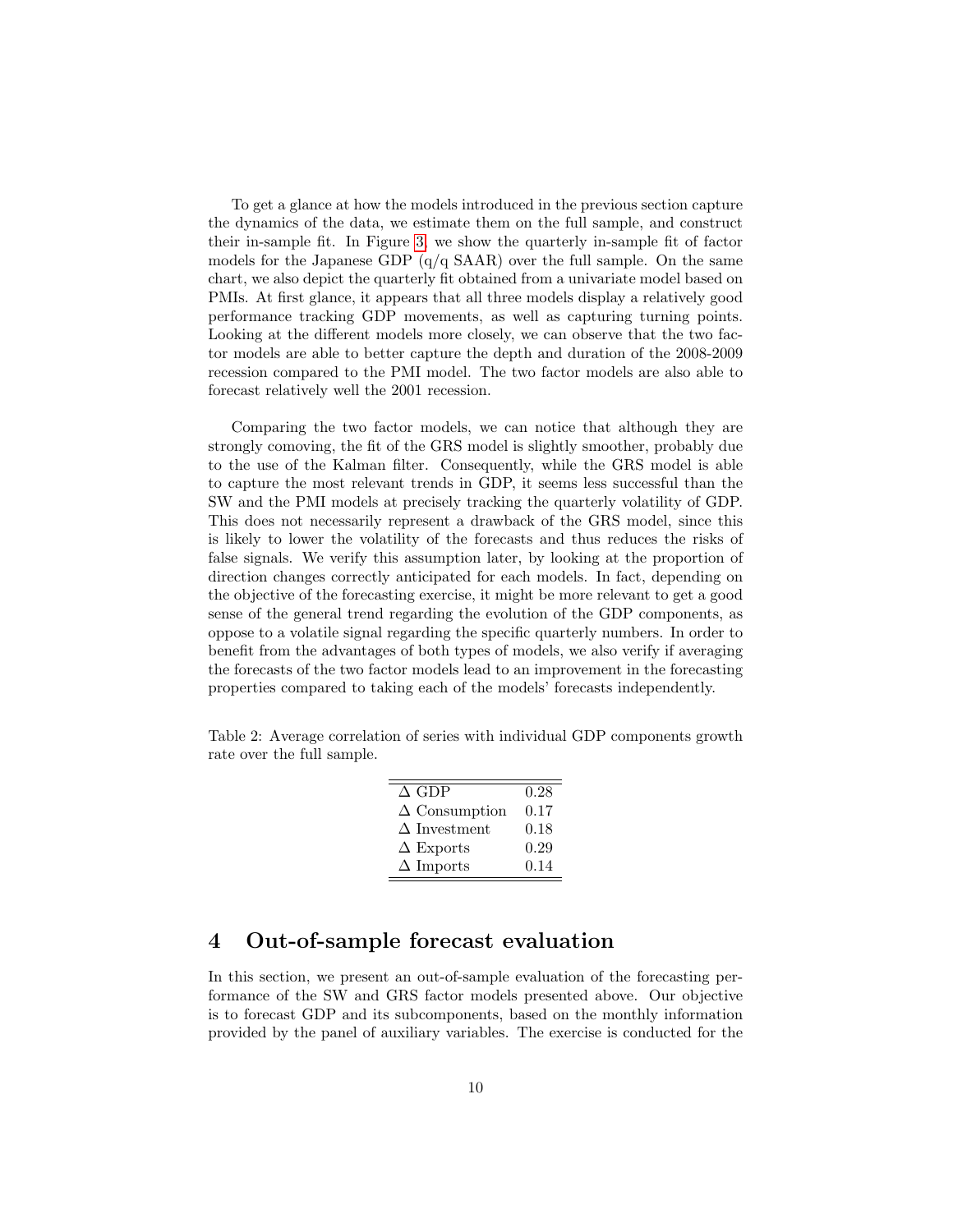

<span id="page-12-0"></span>Figure 3: In-sample fit of the PMI, GRS and SW factor models for the Japanese GDP (q/q SAAR)

last (backcast), current (nowcast), and next-quarter horizon (forecast), based on three different information sets, comprising respectively information up to the first, second and the third month of the quarter. In practice however, factor models could give forecasts every time a new indicator gets released. We first observe results obtained from the full sample (1991-2010), with an out-ofsample period of 4 years, namely 2006 to 2010. Given that the presence of the great recession in this sample could be distorting the results, we also repeat the analysis using only the pre-recession period, thus from 1991-2007, with an out-of-sample period from 2004 to 2007. Finally, we assess the performance of the models during the recession period by looking at the out-of-sample forecasts during the 2-year period of 2007-2009. To compare the performance of the different models, we use two types of criteria. First, we compile the out-of-sample root-mean-square errors (RMSE) for each model. This enables us to determine the absolute fit of the model to the data. However, a forecaster could be more interested in forecasting the direction changes of the series, rather than the specific quarterly numbers. For this reason, in Section [6.3,](#page-26-0) we also calculate the proportion of direction changes correctly forecasted by each model.

Looking at the out-of-sample fit of the recent recession period more closely (Figure [4\)](#page-14-0), we observe that factor models appear to foresee the recession slightly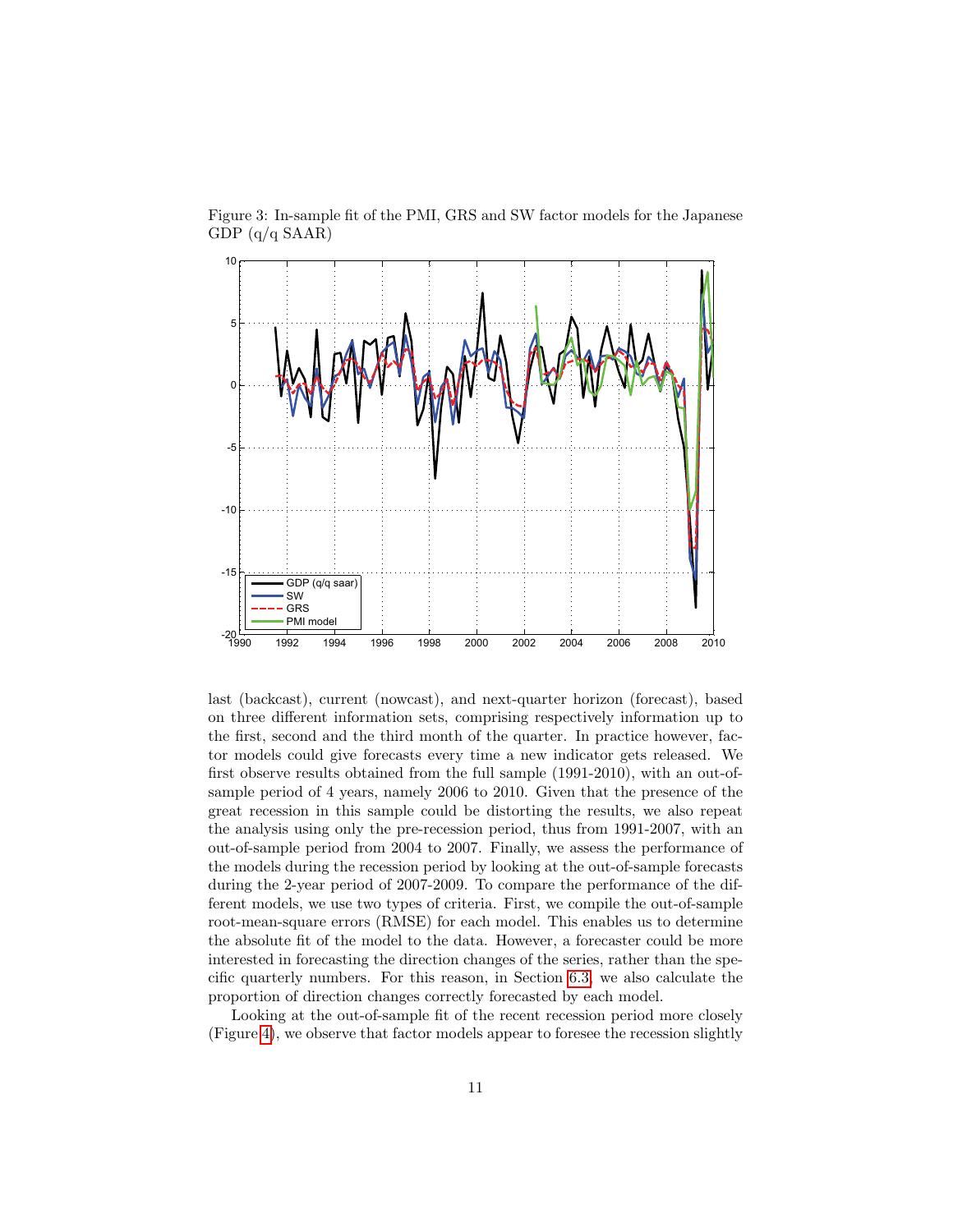|                           | Full sample | Pre-recession period | Recession period |
|---------------------------|-------------|----------------------|------------------|
| Mean                      |             |                      |                  |
| $\Delta$ GDP              | 0.85        | 1.23                 | 0.36             |
| $\Delta$ Consumption      | 1.10        | 1.27                 | 0.72             |
| $\Lambda$ Investment      | $-1.50$     | $-0.52$              | $-1.83$          |
| $\Delta$ Exports          | 4.40        | 5.46                 | 3.02             |
| $\Delta$ Imports          | 2.88        | 3.81                 | 0.28             |
| <b>Standard deviation</b> |             |                      |                  |
| $\Delta$ GDP              | 3.90        | 2.81                 | 5.20             |
| $\Delta$ Consumption      | 3.43        | 3.37                 | 2.94             |
| $\Delta$ Investment       | 10.82       | 9.64                 | 12.92            |
| $\Delta$ Exports          | 18.79       | 8.67                 | 30.73            |
| $\Delta$ Imports          | 12.89       | 8.23                 | 18.58            |

<span id="page-13-0"></span>Table 3: Mean and standard deviation of GDP components growth rate  $(q/q,$ SAAR) over the different samples.

earlier than the PMI indicator model. Moreover, as more data become available, both the SW and GRS factor models seem to outperform the PMI model at representing the depth as well as the duration of the recession. This possibly indicates that while leading indicators can be useful at giving early signals, incorporating more data series might lead to better forecasting properties.

#### 4.1 Forecasting over the full sample

In Table [4,](#page-15-0) we show the relative RMSE of the PMI, SW and GRS factor models over a simple AR benchmark for the full sample, covering an out-of-sample window of 4 years (2006-2010). A number below one indicates that the model under consideration outperforms the AR benchmark model. One asterisk implies that the difference is significant at the 10 percent level according to the Clark and West test (2007) and two asterisks indicate a significance level of 5 percent. Note also that the second line refers to the number of months before the end of the quarter to forecast, or alternatively in the case of backcasting, the number of months since the end of the quarter to forecast.

Looking at the results, several observations stand out: first, we find that generally speaking, both factor models significantly outperform the AR model for backcasting and nowcasting. On the whole, forecasting errors of factor models for nowcasting and backcasting are found to be between 20 to 60 percent lower than for an AR process. However, apart from the forecast of imports, there do not seem to be advantages of using factor models over an AR process when forecasting the next quarter. This is in line with past literature results highlighting that factor models are generally found to be useful forecasting tools at short horizons, but do not possess great forecasting power at longer horizon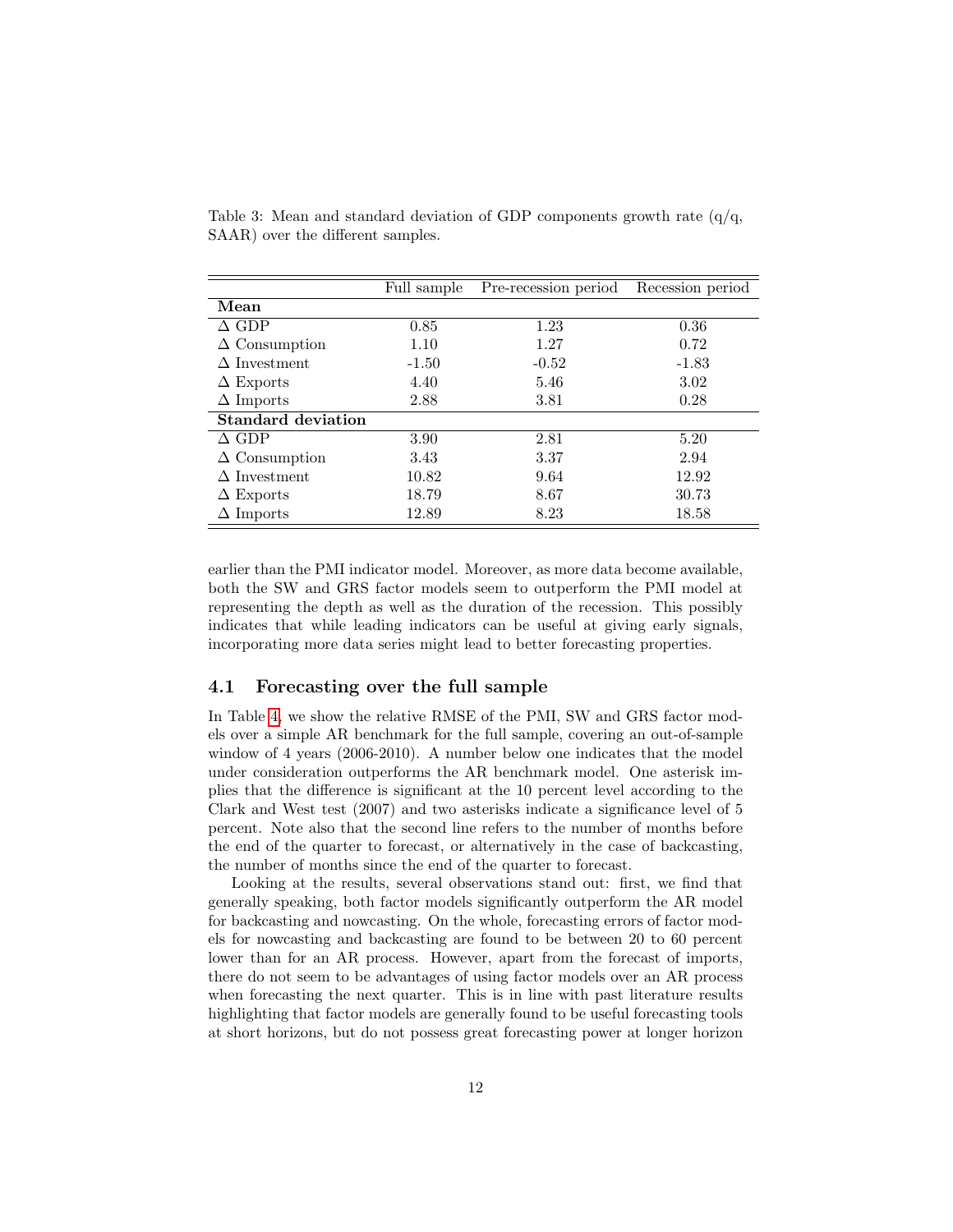<span id="page-14-0"></span>Figure 4: Out-of-sample fit of the PMI, GRS and SW factor models for the Japanese GDP (q/q SAAR) - Backcasting



(Eickmeier and Ziegler (2006)). We also observe that the magnitude of improvement against the AR benchmark generally increases the closer we are from the quarter we aim to forecast. For instance, excluding imports, we find that the errors of the factor models are on average 25 percent lower than those of the AR process in the nowcasting exercise, while they are 32 percent lower for backcasting. Moreover, while nowcasting with the factor models beat the AR process by 20 percent during the first month of the quarter, the improvement reaches around 40 percent by the end of the quarter.

Looking at the components individually, we notice that the factor models possess decent forecasting accuracy for all components as there are no obvious outliers. The largest improvements in terms of forecasting accuracy are found for GDP and exports, with the magnitude of improvement of the SW factor model against the AR reaching 60 per cent for the backcasting and nowcasting of these two components and between 30 and 40 percent for the GRS model. Given that factor models are expected to have the clearest advantage for the more volatile components, it is not surprising to observe a significant advantage of factor models when forecasting exports, which has a high standard deviation (18.8). However, reconciling the large improvements of forecasting accuracy of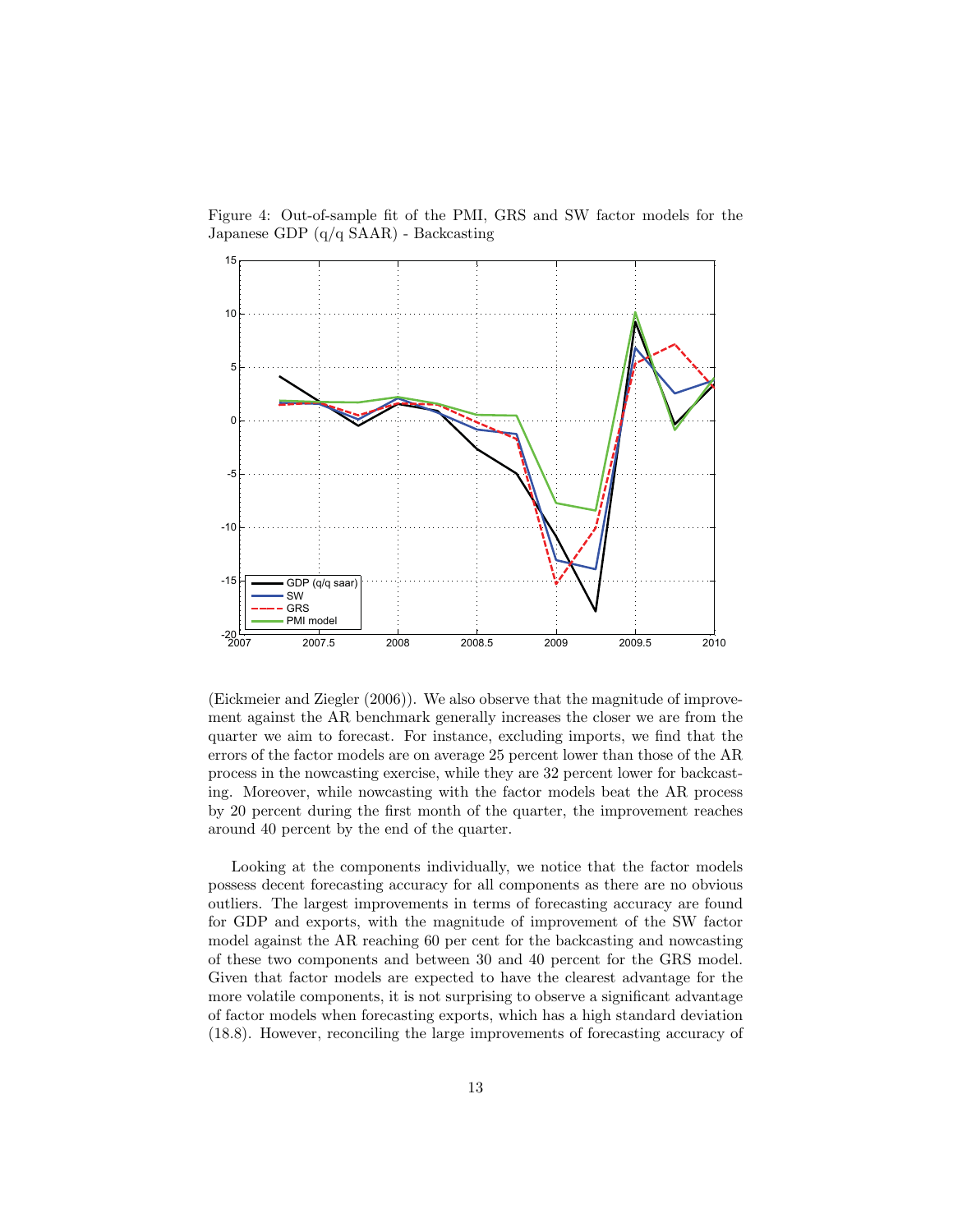|               |             | <b>Backcast</b> |          | <b>Nowcast</b> |            | Forecast |          |          |
|---------------|-------------|-----------------|----------|----------------|------------|----------|----------|----------|
|               | $+1$        | $+2$            | -3       | $-2$           | $-1$       | -6       | $-5$     | $-4$     |
|               |             |                 |          |                | <b>SW</b>  |          |          |          |
| Y             | $0.45**$    | $0.37**$        | 1.20     | $0.75*$        | $0.54**$   | 1.10     | 1.12     | 1.10     |
| $\mathcal{C}$ | $0.75**$    | $0.66**$        | $1.13*$  | $0.75**$       | $0.69**$   | 0.97     | 1.00     | 0.94     |
| T             | $0.69**$    | $0.67**$        | $0.64*$  | $0.70*$        | $0.81*$    | $1.12*$  | $1.14*$  | $0.92**$ |
| X             | $0.69*$     | $0.38**$        | $0.96**$ | $0.64**$       | $0.47*$    | 1.01     | $0.94*$  | $0.71*$  |
| М             | 0.63        | 0.45            | $0.63**$ | $0.71**$       | $0.79**$   | 0.96     | $0.77**$ | $0.78**$ |
|               |             |                 |          |                | <b>GRS</b> |          |          |          |
| Y             | $0.61^{**}$ | $0.61***$       | 0.81     | $0.57*$        | $0.37***$  | 1.12     | 1.47     | 1.28     |
| $\mathcal{C}$ | $0.75**$    | $0.75***$       | $0.85*$  | $0.79**$       | $0.66**$   | 1.16     | 1.47     | 1.21     |
| T             | 1.07        | 1.06            | $0.77*$  | 1.14           | 1.06       | $0.83**$ | 1.11     | $0.94**$ |
| X             | 0.73        | $0.69*$         | $0.64**$ | $0.32**$       | $0.38*$    | 1.02     | 1.17     | 0.87     |
| М             | 1.17        | 1.17            | $0.54**$ | $0.50*$        | $0.82**$   | $0.91*$  | $0.87**$ | $0.72**$ |
|               |             |                 |          |                | <b>PMI</b> |          |          |          |
| Y             | $0.61***$   | $0.61**$        | 1.30     | $0.92*$        | $0.75*$    | 1.24     | 1.20     | 1.18     |
| $\mathcal{C}$ | $0.72**$    | $0.72**$        | $0.98*$  | $0.82**$       | $0.67**$   | 1.20     | 1.16     | 1.08     |
| T             | 1.00        | 1.00            | 1.04     | 0.98           | 1.39       | 1.14     | 1.15     | 1.05     |
| Χ             | 1.09        | 1.09            | 1.29     | $0.77**$       | $0.61*$    | 1.32     | 1.25     | 0.95     |
| М             | 1.24        | 1.24            | $0.82**$ | $0.78**$       | 1.01       | 1.21     | 1.21     | 1.07     |

<span id="page-15-0"></span>Table 4: Relative RMSE of PMI, SW and GRS factor models over an AR process based on information available in the first, second and third month (full sample)

factor models for GDP growth appears surprising at first, given its low standard deviation (3.9). Admittedly, when looking at the correlation of monthly series with the different GDP components (see Table [2\)](#page-11-0), we find that our dataset is largely correlated with GDP and exports, with a respective correlation of 0.28 and 0.29. On the other hand, given the somewhat more limited availability of monthly indicators related to the tertiary sector, our dataset contains relatively fewer information regarding components such as consumption and imports. Not surprisingly, consumption is one of the components with the lowest improvement of the factor model against the AR model. This findings therefore highlights the importance of the choice of the series in the dataset in shaping the forecasts.

In what follows, we assess the performance of the factor models over different samples, enabling us to better define the relative performance of the factor model depending on the sample choice.

#### 4.2 Forecasting the pre-recession period

The first sub-sample to be analyzed is the pre-recession period (1991-2003), with an out-of-sample window of 4 years (2003-2007) for the forecast evaluation.

Note: A number below one indicates that the model under consideration outperforms the AR benchmark model. One asterisk (\*)implies that the difference is significant at the 10 percent level according to the Clark and West (2007) test, and (\*\*) indicates a significance level of 5 percent.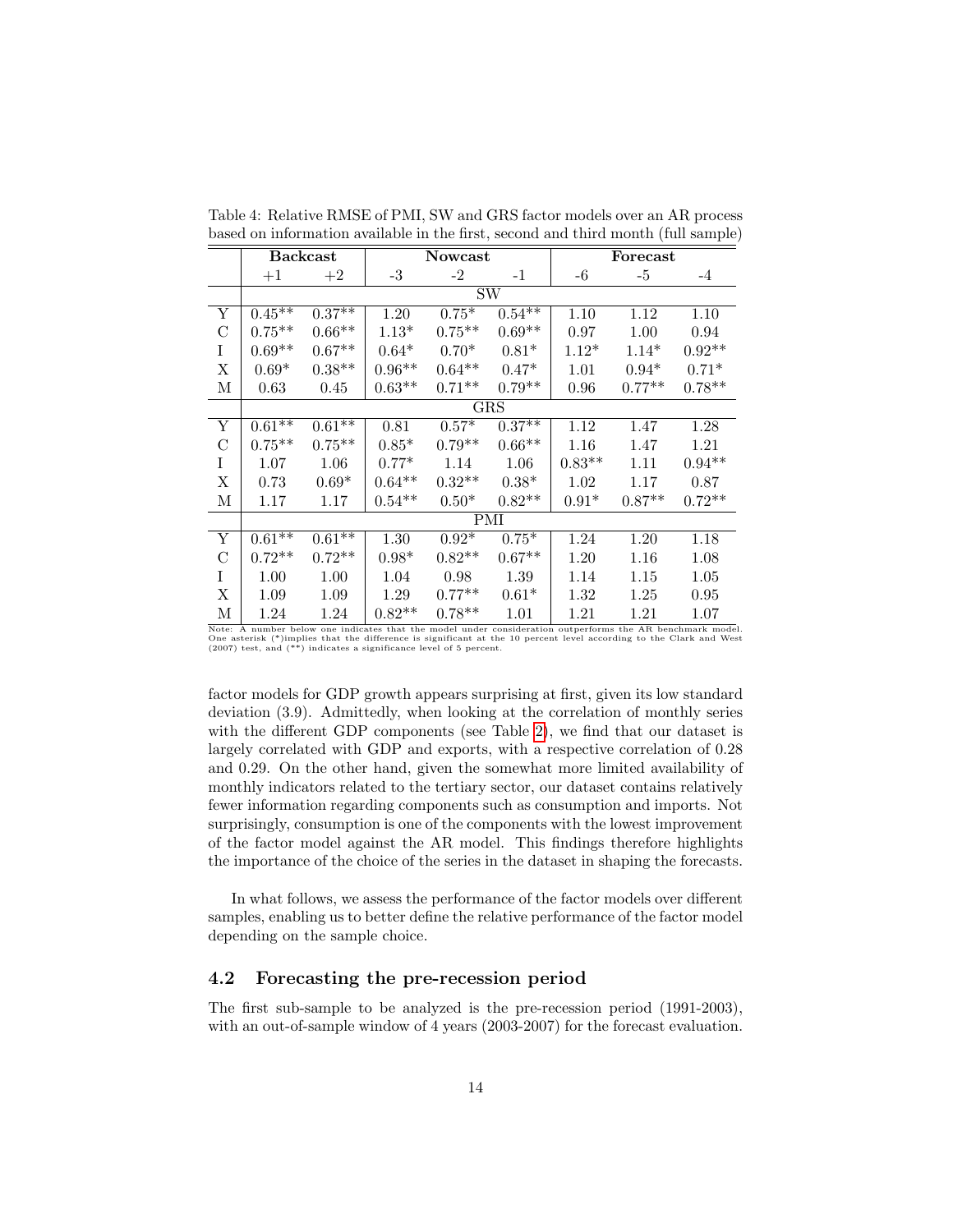Given that this period shows less volatility than the full period, this exercise allows us to verify the performance of the factor models in "normal" times. Table [5](#page-16-0) shows the relative RMSE of the SW and GRS factor models over the AR benchmark covering the pre-recession period. As we would expect, while the factor models continue to yield lower forecasting errors than the AR process, their relative advantage is generally reduced over this sample, as the volatility of the components is considerably lower (cf. Table [3\)](#page-13-0). For instance, we find that the backcasting and nowcasting errors of the factor models are on average around 20 per cent lower for the factor model than for the AR model over the full period, and only 6 per cent lower in the pre-recession period.

<span id="page-16-0"></span>Table 5: Relative RMSE of PMI, SW and GRS factor models over an AR process based on information available in the first, second and third month (pre-recession period)

|               |             | <b>Backcast</b><br><b>Nowcast</b> |          |          | Forecast                                                                                                            |          |          |          |
|---------------|-------------|-----------------------------------|----------|----------|---------------------------------------------------------------------------------------------------------------------|----------|----------|----------|
|               | $+1$        | $+2$                              | $-3$     | $-2$     | $-1$                                                                                                                | -6       | $-5$     | $-4$     |
|               |             |                                   |          |          | SW                                                                                                                  |          |          |          |
| Υ             | $0.86^{**}$ | $0.85**$                          | 0.96     | 1.01     | $0.96*$                                                                                                             | 0.98     | 1.02     | 1.07     |
| $\mathcal{C}$ | $0.98*$     | 1.14                              | 1.00     | 1.13     | 1.02                                                                                                                | 0.98     | 0.99     | 1.02     |
| Ι             | 0.95        | $0.89*$                           | 1.01     | 1.06     | $0.94*$                                                                                                             | $0.90**$ | $0.83**$ | $0.90**$ |
| X             | $0.95*$     | $0.90*$                           | $0.82**$ | $0.85**$ | $0.89**$                                                                                                            | $0.82**$ | $0.90**$ | $0.85*$  |
| М             | 0.95        | $0.90*$                           | 0.99     | $0.96*$  | $0.86*$                                                                                                             | 1.14     | 1.04     | 1.01     |
|               |             |                                   |          |          | <b>GRS</b>                                                                                                          |          |          |          |
| Υ             | $0.87*$     | $0.86**$                          | 0.94     | 0.99     | $0.93*$                                                                                                             | $0.97*$  | 0.99     | 1.01     |
| C             | 0.96        | $0.95*$                           | 1.00     | 1.03     | $0.99*$                                                                                                             | $0.91**$ | $0.92*$  | 1.05     |
| T             | 0.91        | $0.90*$                           | 1.00     | 1.05     | 0.96                                                                                                                | $0.96**$ | $0.95**$ | 1.00     |
| X             | 0.95        | $0.96*$                           | $0.78**$ | $0.75**$ | $0.89*$                                                                                                             | $0.84**$ | $0.86**$ | $0.83**$ |
| М             | $0.95**$    | 1.00                              | 0.98     | $0.97*$  | $0.85**$                                                                                                            | 1.05     | 1.07     | $0.92*$  |
|               |             |                                   |          |          | <b>PMI</b>                                                                                                          |          |          |          |
| Υ             | $0.88*$     | $0.87**$                          | 0.94     | $0.94*$  | 1.00                                                                                                                | $0.92**$ | $0.91**$ | 1.01     |
| $\mathcal{C}$ | $1.04*$     | 1.04                              | 1.08     | 1.07     | 1.07                                                                                                                | $0.90**$ | $0.93**$ | 1.10     |
| T             | 0.95        | $0.93*$                           | 1.11     | 1.11     | 1.00                                                                                                                | $0.97*$  | $0.97*$  | 1.25     |
| X             | 0.88        | 0.89                              | $0.86**$ | $0.87**$ | 0.97                                                                                                                | $0.79**$ | $0.80**$ | $0.83**$ |
| М             | $0.86**$    | $0.87**$                          | $0.81**$ | $0.85**$ | $0.84**$<br>Note: A number below one indicates that the model under consideration outperforms the AR benchmark mode | 1.35     | 1.33     | $0.87**$ |

Note: A number below one indicates that the model under consideration outperforms the AR benchmark model.<br>(\*) implies that the difference is significant at the 10 percent level according to the Clark and West (2007) test,

### 4.3 Forecasting the "Great Recession"

Next, we aim at determining the accuracy of the different models during the Great Recession. This period is interesting for several reasons. First and foremost, as the rapidity and depth of the contraction was unprecedented, this period represents an ideal sample for determining the accuracy of the factor models in periods of high volatility, as well as their ability to anticipate the rapid drop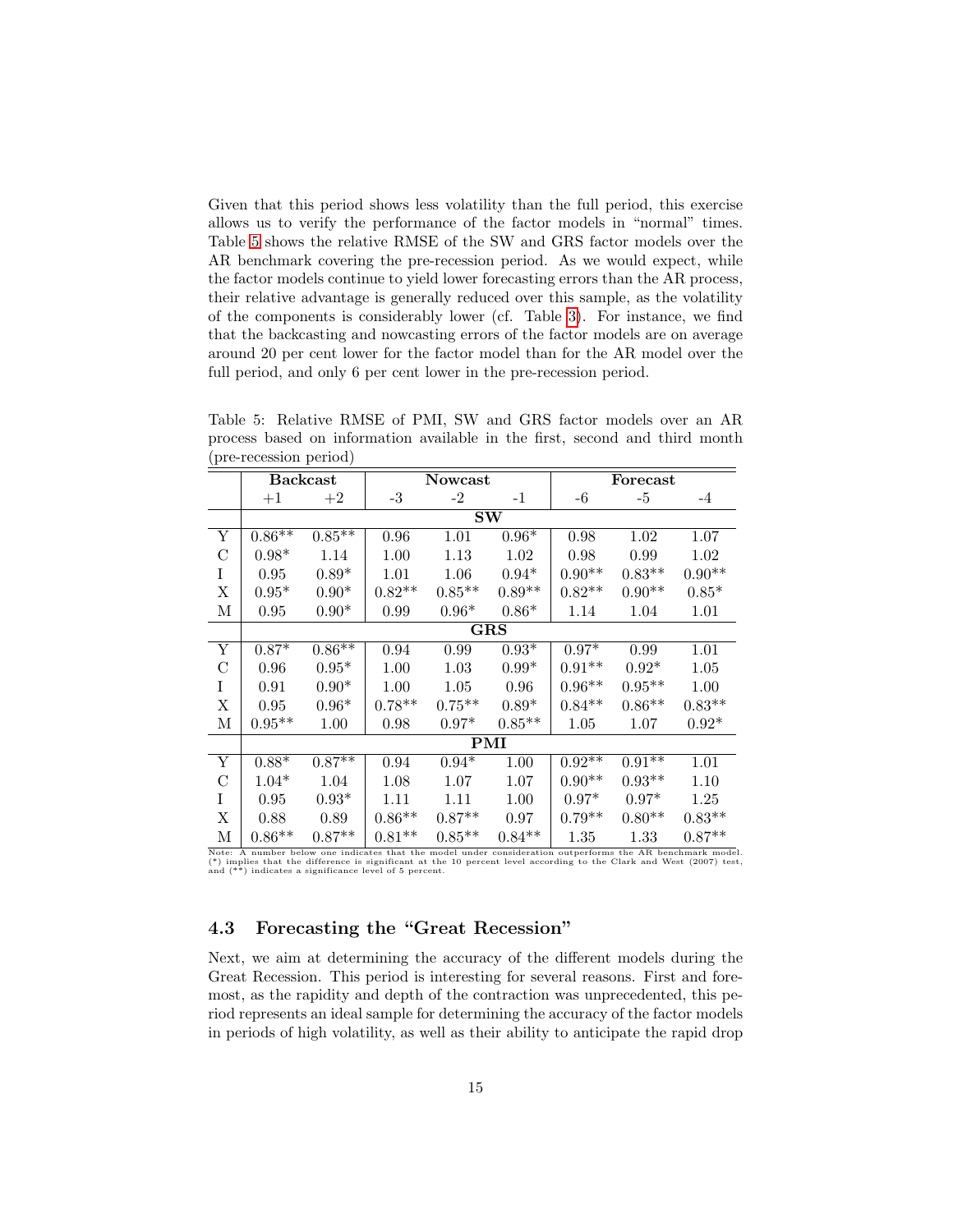in GDP and its components. To assess the performance of the models during the great recession period, we use the full period sample and an out-of-sample window of 2 years, namely from 2007 to 2009. The results are provided in table [5.](#page-16-0) As expected, during a phase of high volatility, the relative merits of the factor models emerge more clearly. For backcasting and nowcasting, the relative improvement compare to an AR process is around 30 percent larger over this period than for the period excluding the recession (see Figure [5\)](#page-19-0). For instance, the forecasting errors of the backcasting and nowcasting exercises of the SW factor model are respectively 45 per cent and 30 per cent lower than the AR process. For the GRS factor model, forecasting errors are 20 per cent lower than the AR process for the backcasting exercise and 35 percent lower when nowcasting. Moreover, for the SW factor model, the improvement of backcasting and nowcasting over the AR process are significant for all components. For the GRS model, with the exception of nowcasting investment and backcasting imports, the improvement compared to the AR process are also found to be significant for all components. For almost all components, the one-quarter ahead forecast of the SW model is also significantly more precise than the AR process. On the other hand, the forecasting exercise (one-quarter ahead forecast) of the GRS model is yielding several clear misses. For instance, the GDP and consumption forecasting errors are around 30 per cent higher with the GRS model than with the simple AR process.

Overall, Figure [5](#page-19-0) shows that the improvements relative to an AR model are considerably larger for the recession period, with an average reduction of forecasting errors of between 30 and 40 percent for that period, compared to an average of 6 percent for the period excluding the recession. Comparing the fit of the factor models to the PMI indicator model, we find that except for the nowcasting of consumption, factor models appear to outperform the PMI model over this sample.

## 5 Model Comparison

## 5.1 SW versus GRS

Comparing the fit of the SW and GRS factor models, we find that neither of the models is performing systematically better than the other for all sample and components. In fact, looking at the different sub-samples, we notice that while the forecasting errors of the SW model are generally lower for the full sample as well as the recession period (see Figure [5](#page-19-0) and Figures [6](#page-20-0) to [8\)](#page-22-0), the GRS factor model performs better for the pre-recession period. This is not surprising, given that the relative stability of the series observed over this period should be to the advantage of the GRS model. Looking at the performance across forecast horizons, we find that the GRS model outperforms the SW model when nowcasting, while the opposite is found when backcasting and forecasting onequarter ahead. The accuracy of the GRS model is found to be particularly limited when forecasting one-quarter ahead during the recession period, with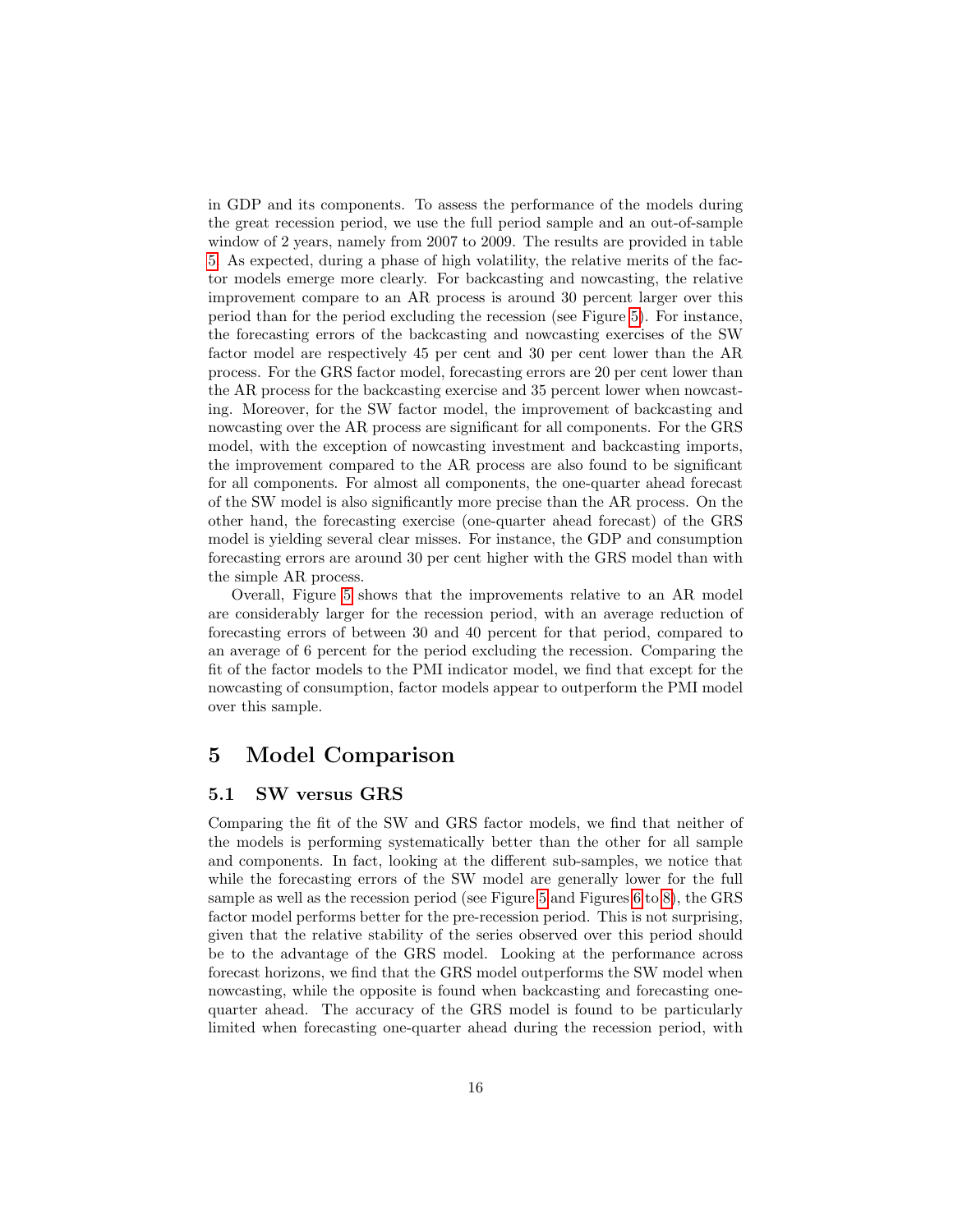<span id="page-18-0"></span>Table 6: Relative RMSE of PMI, SW and GRS factor models over an AR process based on information available in the first, second and third month (recession period (2007-2009))

|               |            | <b>Backcast</b> |         | <b>Nowcast</b> |           | Forecast |         |          |  |
|---------------|------------|-----------------|---------|----------------|-----------|----------|---------|----------|--|
|               | $+1$       | $+2$            | -3      | $-2$           | $-1$      | $-6$     | $-5$    | $-4$     |  |
|               |            |                 |         | <b>SW</b>      |           |          |         |          |  |
| Υ             | $0.41**$   | $0.35***$       | 0.83    | $0.63*$        | $0.51**$  | 1.08     | 0.97    | 0.91     |  |
| $\mathcal{C}$ | $0.69**$   | $0.57**$        | 0.98    | $0.66**$       | $0.62**$  | 0.93     | 1.04    | 0.96     |  |
| T             | $0.62*$    | $0.63**$        | $0.54*$ | $0.63*$        | $0.80*$   | $0.82*$  | $0.82*$ | $0.87*$  |  |
| Χ             | $0.69*$    | $0.42*$         | $0.85*$ | $0.70*$        | $0.46*$   | 1.10     | 1.06    | 0.92     |  |
| М             | 0.61       | 0.43            | $0.68*$ | $0.83*$        | 0.86      | 0.97     | $0.85*$ | $0.84*$  |  |
|               | <b>GRS</b> |                 |         |                |           |          |         |          |  |
| Υ             | $0.49**$   | $0.57*$         | $0.67*$ | $0.44*$        | $0.32***$ | 1.14     | 1.49    | 1.25     |  |
| $\mathcal{C}$ | $0.65**$   | $0.68**$        | 0.81    | $0.75*$        | $0.59**$  | 1.30     | 1.73    | 1.28     |  |
| T             | 1.10       | $0.93*$         | $0.64*$ | 1.13           | 1.05      | $0.85*$  | 1.07    | $0.76**$ |  |
| X             | $0.73*$    | 0.88            | 0.71    | $0.33*$        | $0.38*$   | 1.12     | 1.36    | 1.15     |  |
| М             | 1.16       | 1.10            | 0.61    | 0.56           | $0.86*$   | 0.97     | $0.96*$ | $0.77*$  |  |
|               |            |                 |         | <b>PMI</b>     |           |          |         |          |  |
| Υ             | $0.56*$    | $0.68*$         | 1.07    | $0.64*$        | $0.50**$  | 1.14     | 1.19    | 1.20     |  |
| $\mathcal{C}$ | $0.63**$   | $0.64**$        | 0.94    | $0.64*$        | $0.49**$  | 1.23     | 1.24    | 1.12     |  |
| I             | 0.99       | $0.83*$         | $0.88*$ | 0.90           | 1.44      | 1.10     | 1.07    | 0.99     |  |
| Χ             | 0.94       | 1.19            | 1.16    | 0.79           | $0.58*$   | 1.11     | 1.13    | 1.13     |  |
| М             | $1.08*$    | $0.85*$         | $0.80*$ | 0.84           | 1.08      | $0.97*$  | $0.97*$ | $0.90*$  |  |

M 1.08\* 0.85\* 0.80\* 0.84 1.08 0.97\* 0.97\* 0.90\* Note: A number below one indicates that the model under consideration outperforms the AR benchmark model. One asterisk (\*) implies that the difference is significant at the 10 percent level according to the Clark and West (2007) test, and (\*\*) indicates a significance level of 5 percent.

forecasting errors up to 30 percent larger than those of the AR process. This probably reflects the stable evolution of the GRS forecasts, which in times of high volatility makes it harder to fit the data correctly. For the same reason, we could also expect the relative advantage of the SW factor model to emerge more clearly for the most volatile components. However, the results do not lead us to corroborate this prior. In Figure [9,](#page-23-0) we show a scatter plot with the standard deviation of each GDP components on the x-axis and the relative RMSE of the SW factor model over the GRS factor model on the y-axis (average of the backcast, nowcast and forecast exercise) for the full sample. As it can be seen, there are no clear links between the volatility of the components and the relative performance of the two types of factor models.

### 5.2 Factor models versus PMI indicator model

Now that we have determined that the factor models generally outperform the AR process for the backcasting and nowcasting exercises, we can turn to a more difficult benchmark, i.e. the PMI model. Given their timeliness, PMIs have recently received considerable attention as they proved useful indicators during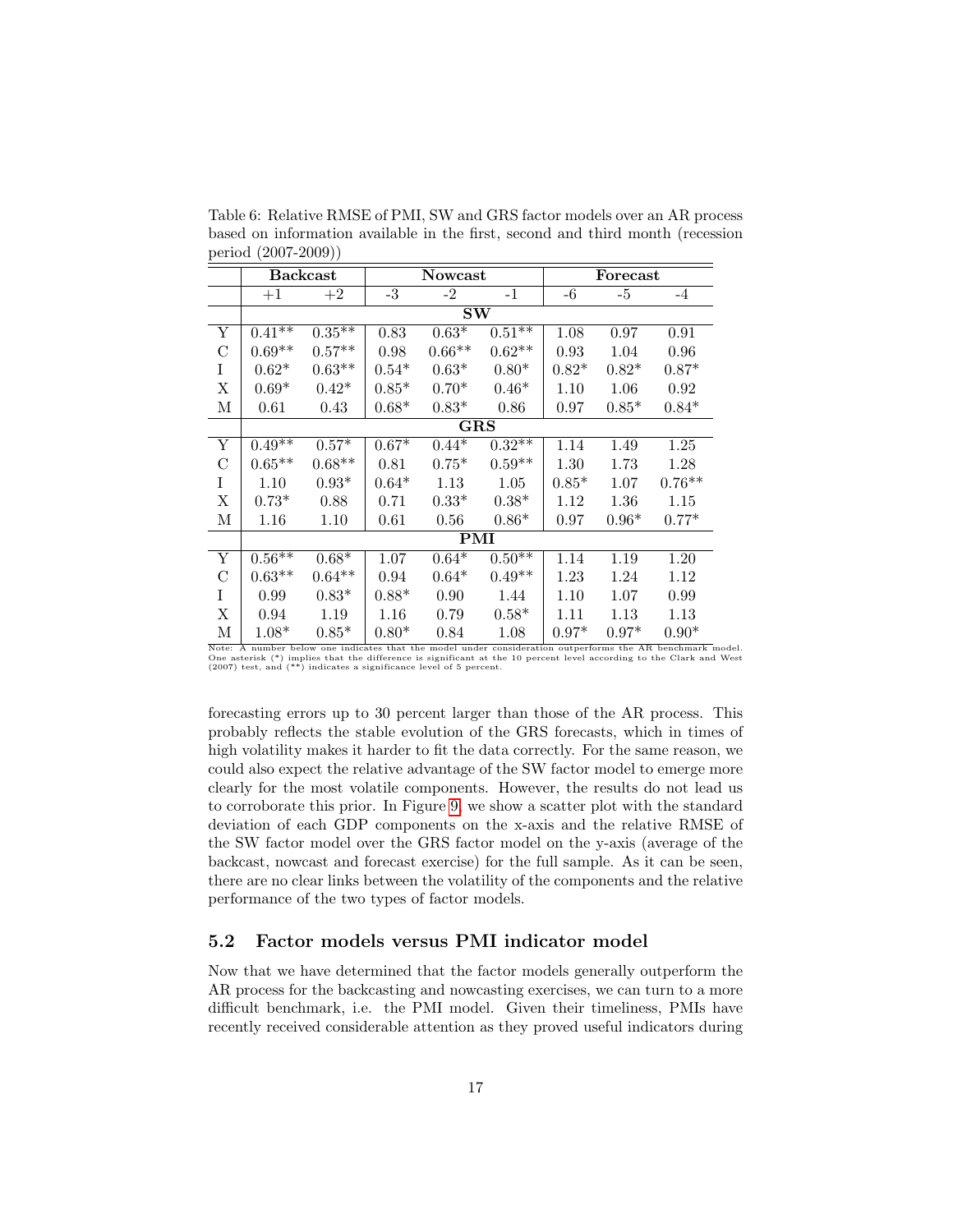<span id="page-19-0"></span>Figure 5: Relative RMSE of the different models over the AR process given different samples (average of all components for the backcasting and nowcasting exercise)



volatile times such as the recession we just encountered. To begin, it is interesting to observe the relationship between the selected factor and the PMI. At first glance, the PMI appears to be relatively well correlated with the factor (see Figure [10\)](#page-24-0), with a correlation of 0.4 between the two series. This is nevertheless lower than the correlation of 0.8 found between the first factor and real GDP growth  $(q/q$  SAAR). Moreover, the PMI appears more volatile than both the factor and real GDP growth. Looking at the forecasting results of the PMI in-dicator model,<sup>[10](#page-19-1)</sup> we observe several elements. First, for all samples, the relative improvement compared to the AR process is lower for the PMI indicator model than for both factor models (see Table [4](#page-15-0) to [6](#page-18-0) and Figure [6](#page-20-0) to [8\)](#page-22-0). This likely reflects the larger information content contained in the factor models. While we could have expected the recession period to be to the advantage of the PMIs (as it was mainly a manufacturing recession), we find that while the forecasting

<span id="page-19-1"></span><sup>&</sup>lt;sup>10</sup>Note that PMI indictors are only available from 2001. To assure that the results were not affected by the different estimation samples used for the PMI model and the factor models, we re-estimated the factor models over the period post-2001 and did not find significant differences. Most importantly, the relative performance of the different models was not affected by the sample used.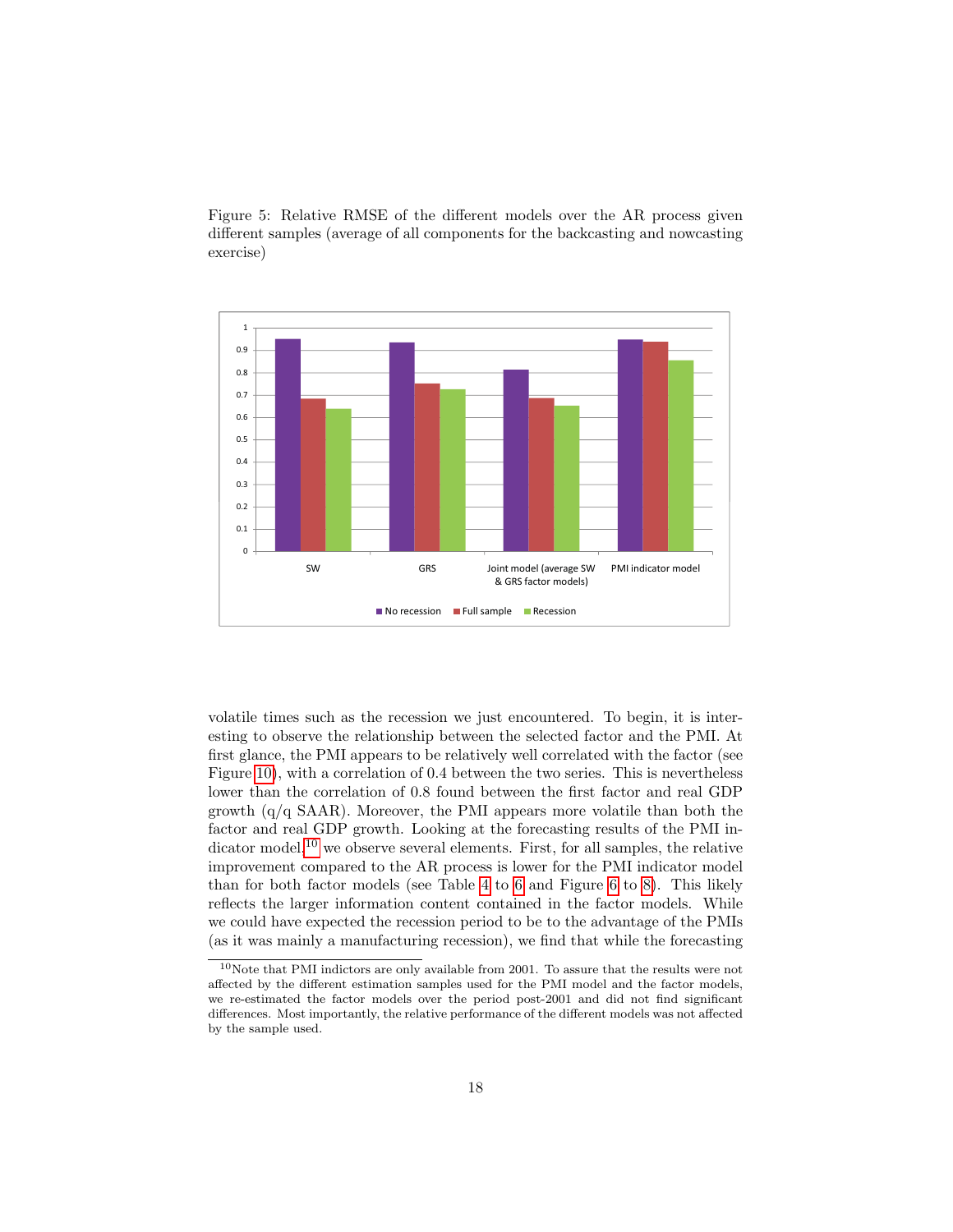<span id="page-20-0"></span>



errors of the PMI model are smaller than over the full sample (see Figure [5\)](#page-19-0), the PMI model continues to under-perform both factor models over this period. Also, while the PMI model errors are generally smaller than those of the AR process for the backcasting and nowcasting exercises, its one-quarter ahead forecasting performance is much less obvious, with average forecasting errors being 16 percent higher than for the AR process over the full sample (this compares to 8 percent for the GRS factor model and 3 percent lower for the SW factor model). Finally, we observe that the PMI model starts to have decent forecasts only once we have at least one PMI release for the quarter, likely reflecting the very short-term nature of the PMIs. We observe a similar pattern for factor models, but at a smaller extent, possibly a result of the forward looking nature of some variables included in the factors. Annex A presents the fit of each model for all GDP components (out-of-sample). As can be seen, while the PMI appears to be a decent indicator when forecasting GDP and exports, its forecasting power for components such as imports and investment is very limited. Admittedly, this finding is not surprising given the low correlation of the PMI indicator with these components.<sup>[11](#page-20-1)</sup> This highlights one of the advantages of

<span id="page-20-1"></span><sup>&</sup>lt;sup>11</sup>The correlation of manufacturing PMIs with imports and investment is respectively -0.2 and -0.1, compared to around 0.4 for exports and GDP.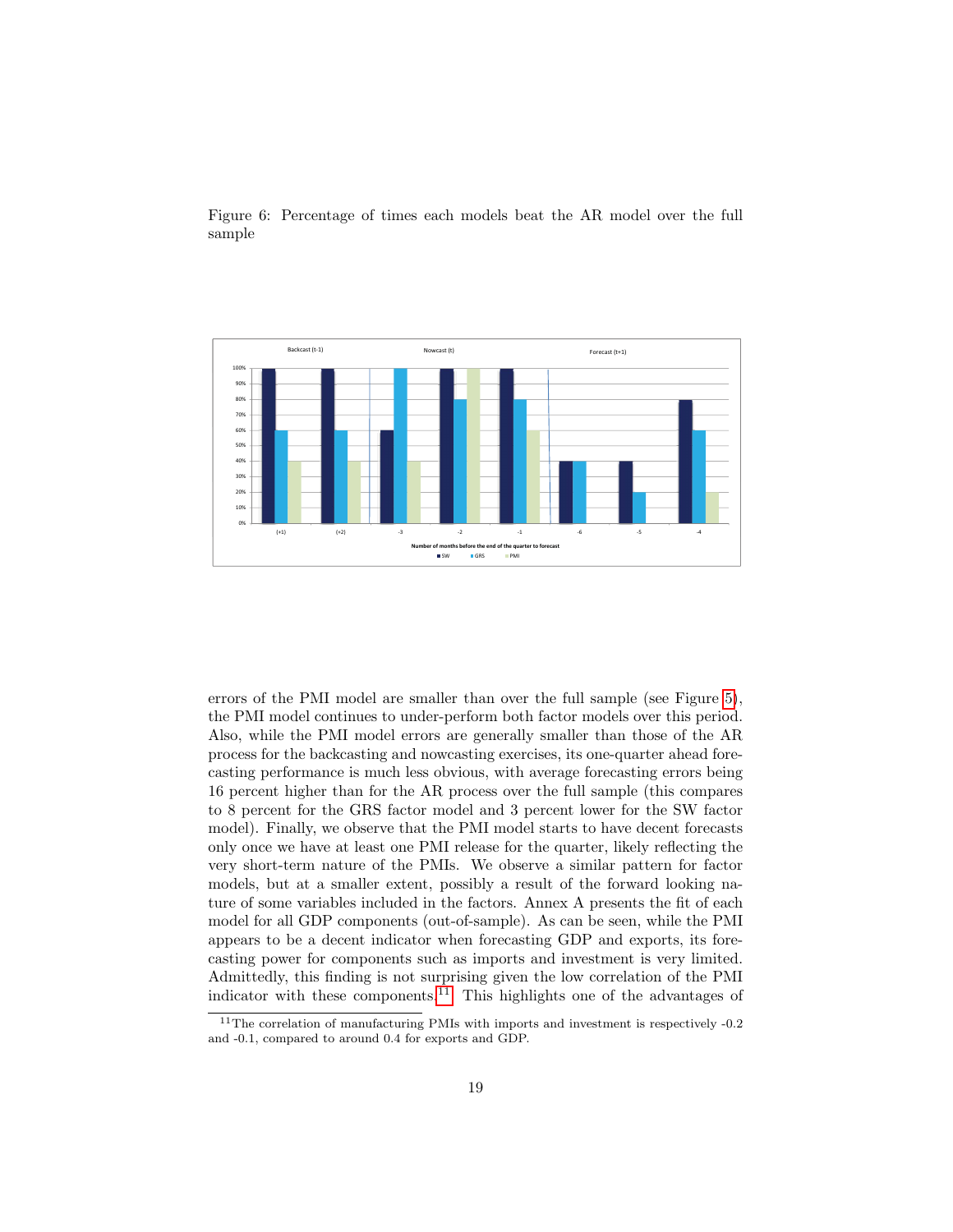



using factor models as this enables the forecaster to use a unique dataset to forecast different components. One other explanation for the poor performance of the PMI indicator model is the possible presence of parameter instability. We verify this aspect in the next section.

#### 5.2.1 Stability of the PMI model

The disappointing performance of the PMI model led us to investigate the stability of the parameters. The PMI index has indeed displayed exceptional gyrations during the recession, which could have seriously compromised the forecasting performance of the model. This is a common risk when using models based on single indicators, which are much more subject to unexpected volatility and/or structural breaks in the chosen indicator than it is the case for factor models, as the estimated factors would somehow smooth and average out excessive volatility in the individual series composing the dataset.

We have therefore conducted a CUSUM stability test (cf. Figure [11\)](#page-25-0) on the coefficients of the PMI model equation for the case of nowcasting (featuring the contemporaneous PMI index) and forecasting (with the PMI index lagged by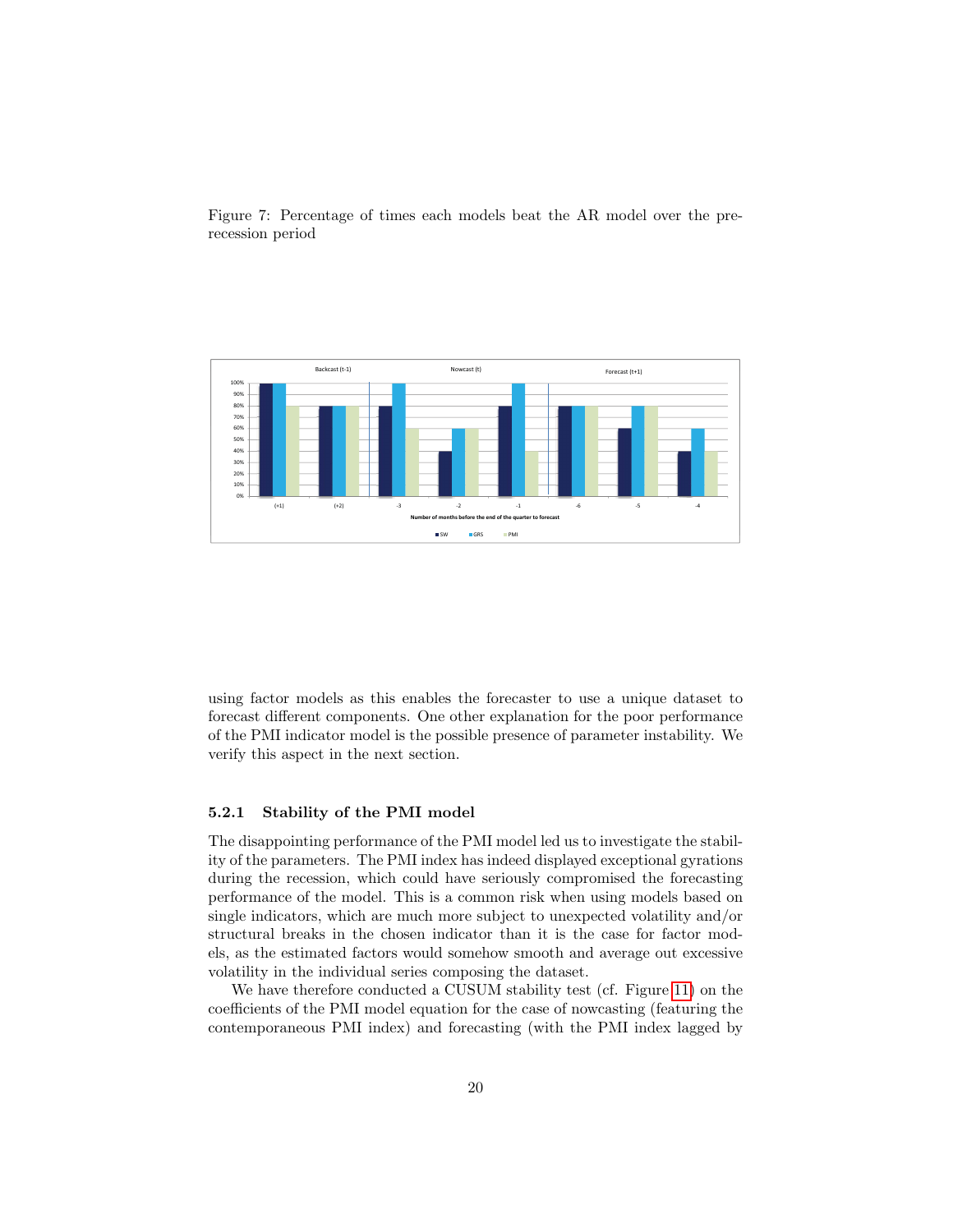

<span id="page-22-0"></span>Figure 8: Percentage of times each models beat the AR model over the recession period

one).<sup>[12](#page-22-1)</sup> In both cases there is evidence of a break in the regression coefficients, but the situation seems much more severe for the case of forecasting. We have also performed a Chow test to evaluate the presence of a breakpoint in  $2009Q1^{13}$  $2009Q1^{13}$  $2009Q1^{13}$ and results showed significance at the 5 percent level in the case of nowcasting and at the 1 percent level in the case of forecasting. Looking at the same issue in the setting of the GRS factor model, we find no evidence of structural breaks. This comforts us with the stability of our factor model forecasts. Confirming this result, Banarjee et al. (2006) conclude that one of the advantages of factor models is their performance relative to other standard times series method when dealing with series containing structural breaks.

<span id="page-22-2"></span><span id="page-22-1"></span> $^{12}{\rm The}$  case of backcasting has the same specification as the now<br>casting.

<sup>&</sup>lt;sup>13</sup>The date was chosen based on the point at which the PMI index seemed to become more volatile. Due to lack of observations, we could not employ a Quandt-Andrews test to evaluate the most likely date of the break and had to impose it instead.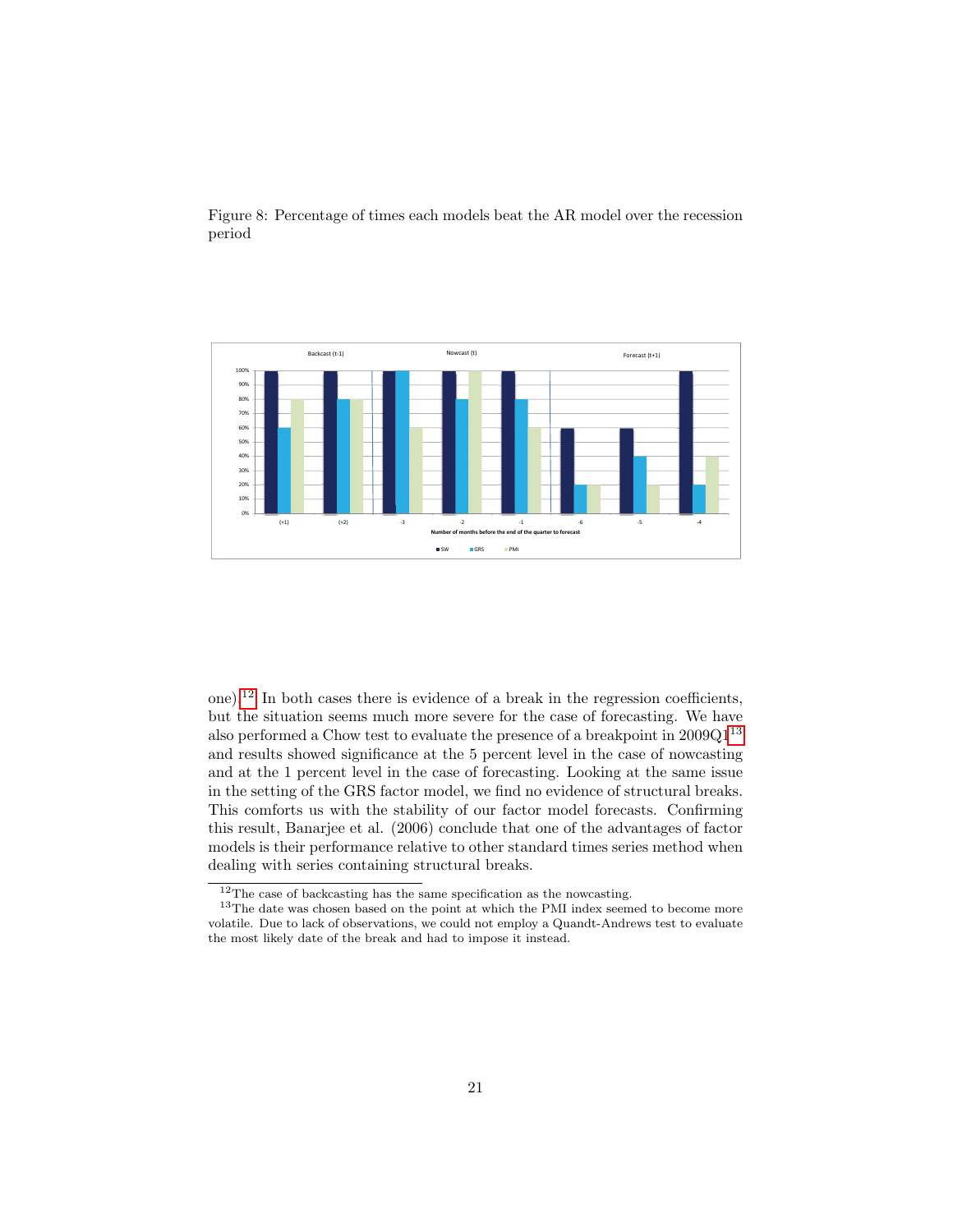<span id="page-23-0"></span>Figure 9: Relation between Relative RMSE (SW/GRS) and standard deviation of GDP components for full sample



## 6 Forecast combination

#### 6.1 Combining the SW with the GRS factor model

In previous sections, we have found that neither the SW nor the GRS factor model was performing systematically better for all sample, components or forecast horizon. In fact, we have found that while the stability of the GRS model's forecasts was in time optimal, in other circumstances, the more volatile SW model' forecasts were yielding lower forecasting errors. Consequently, it is possible that an average of the two factor models could be optimal. In Table [7,](#page-25-1) we thus show the RMSE of this forecast average model (simple average of SW and GRS factor models forecasts) over an AR process for the full sample. As can be seen, it appears that as oppose to both factor models taken individually, this forecast average yields backcasting and nowcasting forecasting errors that are consistently lower than the AR process. On the other hand, there does not seem to be a significant advantage of using the forecast average model when forecasting one-quarter ahead.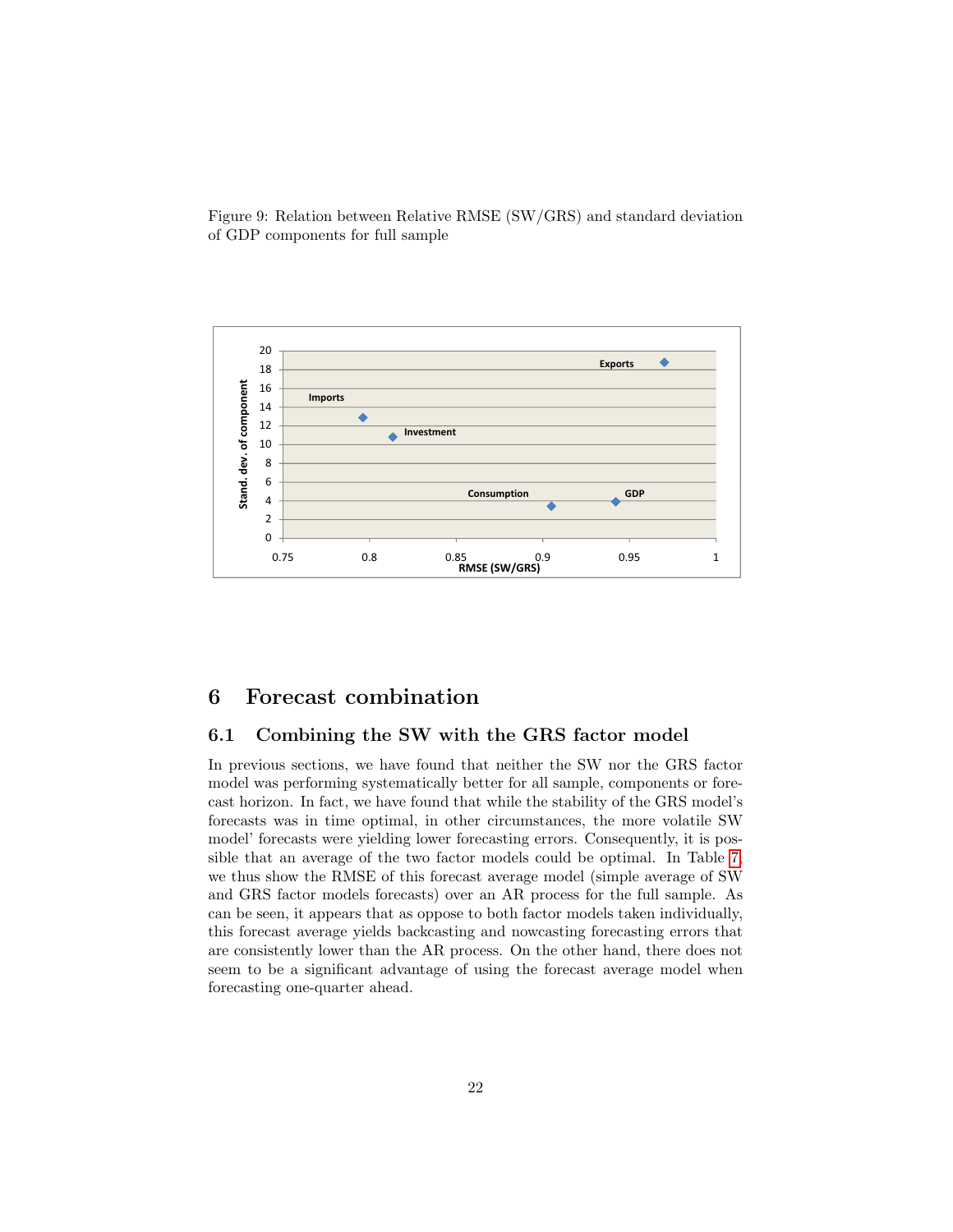

<span id="page-24-0"></span>Figure 10: First principal components of the data with PMI  $(q/q$  SAAR)

#### 6.2 Combining the factor models with the PMI indicator

In the previous section, we have concluded that factor models were generally outperforming the PMI indicator model, probably resulting from the largest set of information included in the factors. However, while this abundance of information clearly represents an advantage of these types of models, it can also represent a possible drawback in a forecasting purpose, due to the relative lack of transparency this can create. Leading indicator models, such as the PMI model are at the opposite end of forecasting models. These models have a small information content, but, on the other hand, possess the advantage of timeliness and transparency. Consequently, for the backcasting and nowcasting exercises, it might be optimal to combine the advantages of both types of models by exploiting the timeliness of the PMIs as well as the large information content of the factor models. In what follows, we therefore try to combine both types of models by adding the PMI indicator as a separate explanatory variable to the factor model.

Equation [\(5\)](#page-7-1) therefore takes the following form:

$$
y_{t+h} = \beta'_h F_t + \gamma_h(L)y_t + \delta PMI_t + \epsilon_{t+h},\tag{8}
$$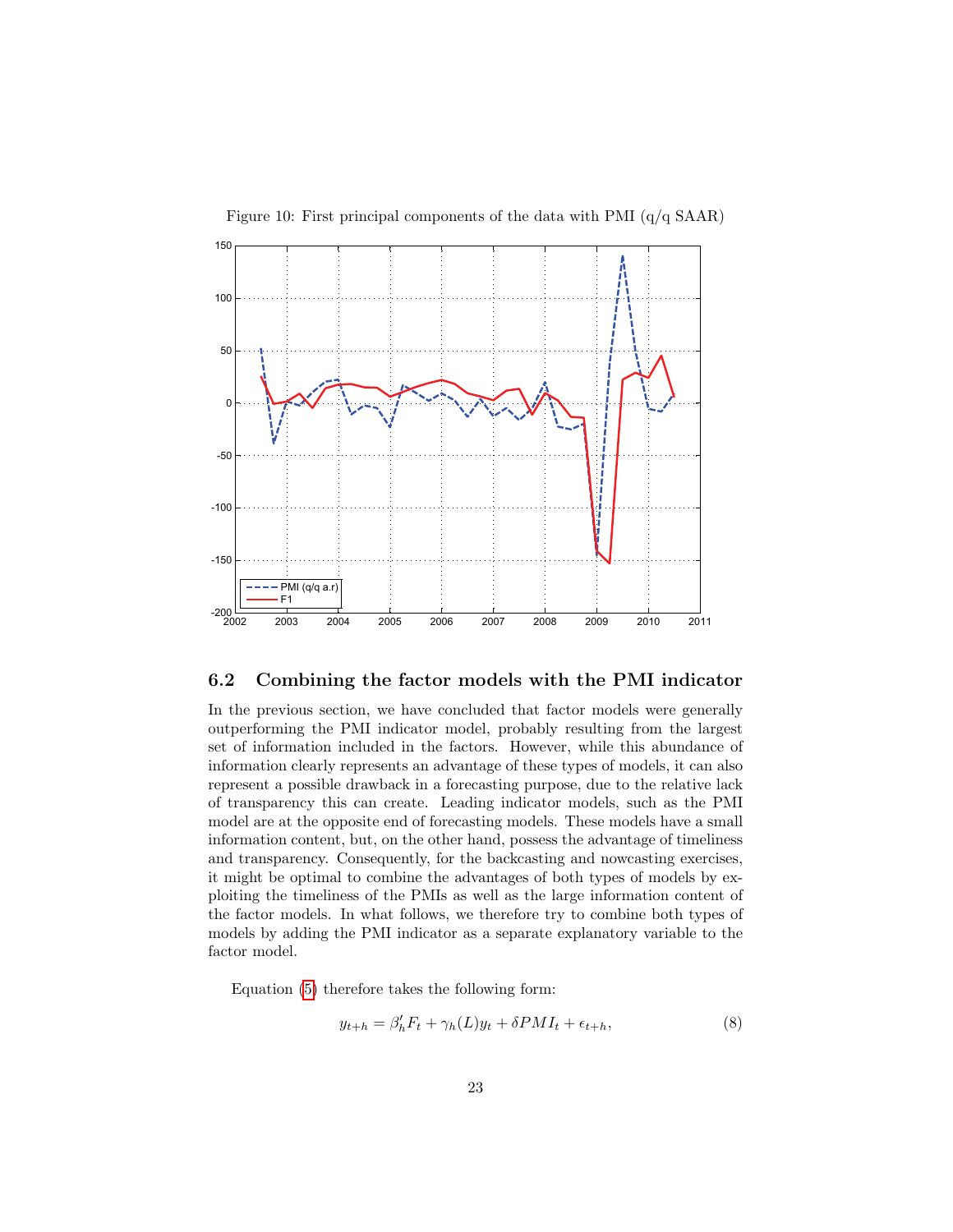<span id="page-25-0"></span>Figure 11: Cusum statistic for the parameter stability of the dynamic factor model and PMI model (Dashed lines represent significance of the test at the 5% level.



Table [8](#page-26-1) shows the relative RMSE of the factor models including the PMI as an explanatory variable against the initial factor models. As it can be seen, the joint model generally outperforms the original factor models, albeit marginally. Not surprisingly, given the timeliness advantage of the PMIs, the largest gains of using a joint model appear for the backcasting and, to a smaller extent, the nowcasting exercise. We can observe that for all components, except imports, using a combined model for backcasting and nowcasting reduces the forecasting errors.

This finding can be surprising at first, given that PMI indicators are already included in the dataset on which factors are computed. However, one need to remember that variables entering the factors are weighted based on their ability to represent the common dynamics of the data matrix, which does not necessarily coincide with good forecasting properties for the target variable. This exercise therefore highlights that giving prominence to leading indicators or other variables known to have interesting forecasting properties can lead to reduced forecasting errors.

|   | <b>Backcast</b>         |                        | <b>Nowcast</b> |           |          | Forecast |          |           |
|---|-------------------------|------------------------|----------------|-----------|----------|----------|----------|-----------|
|   | $+1$                    | $+2$                   | -3             | -2        | - 1      | -6       | $-5$     | $-4$      |
|   | $0.52^{\bar{*}\bar{*}}$ | $0.48^{\overline{**}}$ | 0.97           | $0.61*$   | $0.43**$ | $1.09\,$ | 1.23     | 1.13      |
| C | $0.73**$                | $0.67**$               | $0.96*$        | $0.74**$  | $0.66**$ | 0.99     | 1.20     | 1.06      |
|   | $0.81*$                 | $0.82**$               | $0.70*$        | $0.85*$   | $0.86*$  | $0.88*$  | $0.94*$  | $0.90**$  |
| Χ | $0.70*$                 | $0.52*$                | $0.77***$      | $0.43**$  | $0.41*$  | 1.00     | 1.04     | $0.78*$   |
| М | 0.87                    | 0.78                   | $0.57**$       | $0.55***$ | $0.78**$ | 0.91     | $0.79**$ | $0.75***$ |

<span id="page-25-1"></span>Table 7: Relative RMSE of the forecast average model (average SW and GRS factor models) against the AR process (full sample)

Note: A number below one indicates that the forecast average outperforms the AR process.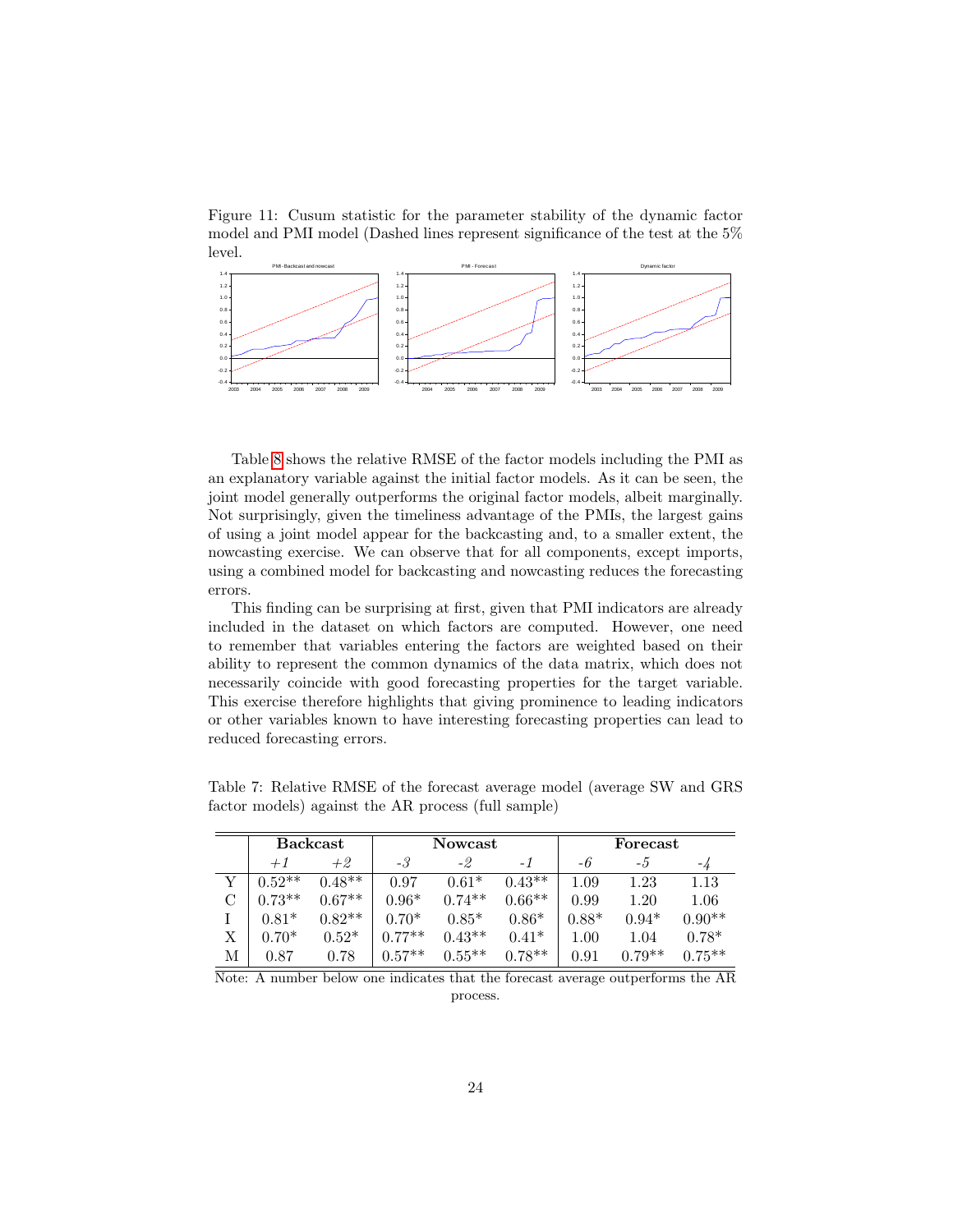<span id="page-26-1"></span>

|               |      | <b>Backcast</b> | <b>Nowcast</b> |      |      | Forecast |      |      |
|---------------|------|-----------------|----------------|------|------|----------|------|------|
|               | Jan  | Feb             | Jan            | Feb  | Mar  | Jan      | Feb  | Mar  |
|               |      |                 |                |      | SW   |          |      |      |
| Y             | 0.78 | 0.81            | 0.92           | 0.82 | 0.72 | 1.88     | 1.10 | 1.12 |
| $\mathcal{C}$ | 0.82 | 0.85            | 1.15           | 0.91 | 1.02 | 1.49     | 1.06 | 1.27 |
| T             | 0.99 | 0.93            | 0.61           | 0.71 | 0.58 | 1.09     | 1.02 | 0.98 |
| X             | 0.38 | 0.53            | 0.75           | 0.83 | 0.77 | 2.03     | 1.07 | 1.41 |
| M             | 1.16 | 1.23            | 0.77           | 0.92 | 0.78 | 1.46     | 1.55 | 1.15 |
|               |      |                 |                |      | GRS  |          |      |      |
| Y             | 0.99 | 1.00            | 0.92           | 0.92 | 1.06 | 1.01     | 1.03 | 1.06 |
| $\mathcal{C}$ | 1.00 | 1.00            | 0.97           | 0.98 | 0.97 | 1.00     | 1.00 | 1.04 |
| T             | 0.84 | 0.86            | 0.95           | 0.96 | 0.87 | 1.01     | 1.09 | 1.31 |
| X             | 0.65 | 0.76            | 1.02           | 0.98 | 0.96 | 0.99     | 0.96 | 0.98 |
| М             | 0.89 | 0.87            | 1.06           | 1.09 | 1.02 | 1.02     | 1.00 | 1.01 |

Table 8: Relative RMSE of the SW and GRS factor models including the PMI indicator against the original factor models (full sample)

Note: A number below one indicates that the combined model outperforms the factor models without the PMI indicator as an explanatory variable.

#### <span id="page-26-0"></span>6.3 Forecasting the direction of changes

In previous sections, we have compared the different models using the Root-Mean-Squared-Errors (RMSE) criteria. However, policymakers can also be interested in forecasting the direction of the change rather than the specific quarterly number. In this section, we thus compare the models presented above based on the proportion of direction of change correctly forecasted (Table  $9)^{14}$  $9)^{14}$  $9)^{14}$ . Looking at the results, several observations stand out. First, as expected, the proportion of changes correctly forecasted increases as we move closer to the quarter we aim to forecast. Second, the factor models outperform the PMI model and the AR process over all horizons. For the backcasting exercise, the factor models correctly anticipate between 75 and 90 percent of direction changes. This is higher than the proportion of changes correctly anticipated by the PMI model (70 percent) and the AR process (55 percent). For the nowcasting exercise, the proportion of direction changes correctly anticipated by the factor models, the PMI indicator model as well as the AR process is largely similar, with a proportion of direction changes correctly anticipated of around 55 percent. Finally, looking at the one-quarter ahead forecasting exercise, we find that while the factor models continue to anticipate correctly more than 50 percent of the direction changes, the PMI model level of success drops to 36 percent in the early months of the quarter. Comparing the two factor models, it appears that the SW model performs better than the GRS model at antic-

<span id="page-26-2"></span><sup>&</sup>lt;sup>14</sup>Note that the direction changes comparison is done over the full sample, using the same out-of-sample window than the RMSE analysis. The results with a longer out-of-sample window were comparable.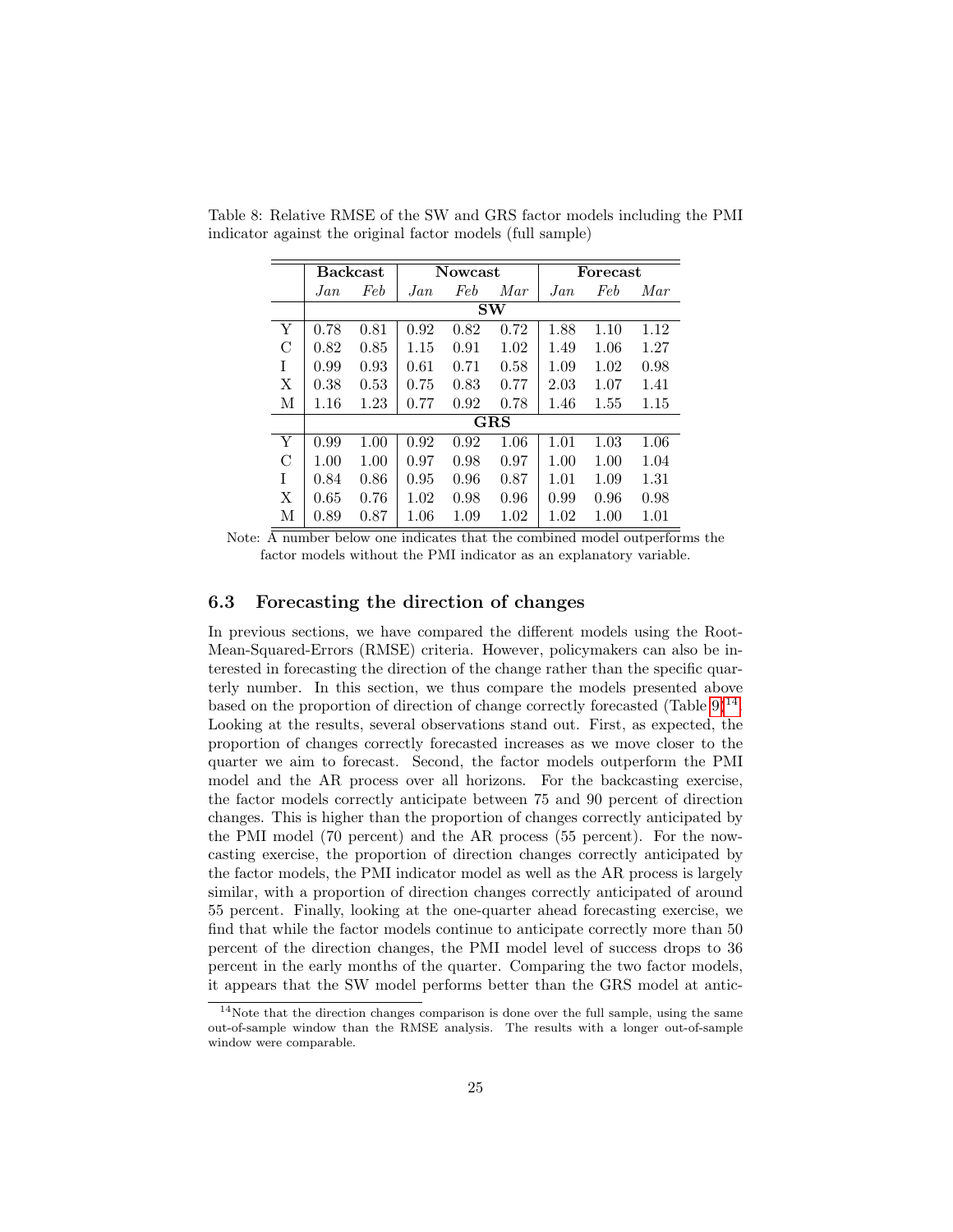ipating the direction of changes when backcasting, while the reverse is found when nowcasting. This analysis thus confirms the results found in the previous sections and indicates that the factors models are generally able to better anticipate the direction of changes than the PMI and the AR model.

(full sample) Backcast Nowcast Forecast  $+1$   $+2$   $-3$   $-2$   $-1$   $-6$   $-5$   $-4$ 

<span id="page-27-0"></span>Table 9: Proportion of direction change correctly anticipated by each models

|     |      | pacncasi | <b>THOMOGOL</b> |  |                                                                                           | r or ceas |  |  |
|-----|------|----------|-----------------|--|-------------------------------------------------------------------------------------------|-----------|--|--|
|     | $+1$ |          |                 |  | $+2$ $-3$ $-2$ $-1$ $-6$ $-5$                                                             |           |  |  |
| SW. |      |          |                 |  | $\vert 0.88 \quad 0.80 \vert 0.50 \quad 0.53 \quad 0.67 \vert 0.50 \quad 0.57 \quad 0.50$ |           |  |  |
| GRS |      |          |                 |  |                                                                                           |           |  |  |
| PMI |      |          |                 |  |                                                                                           |           |  |  |
| AR  |      |          |                 |  | $\vert 0.56 \quad 0.53 \vert 0.53 \quad 0.53 \quad 0.53 \vert 0.50 \quad 0.50 \quad 0.57$ |           |  |  |
|     |      |          |                 |  |                                                                                           |           |  |  |

Note: Joint model is an average of the SW and GRS forecasts.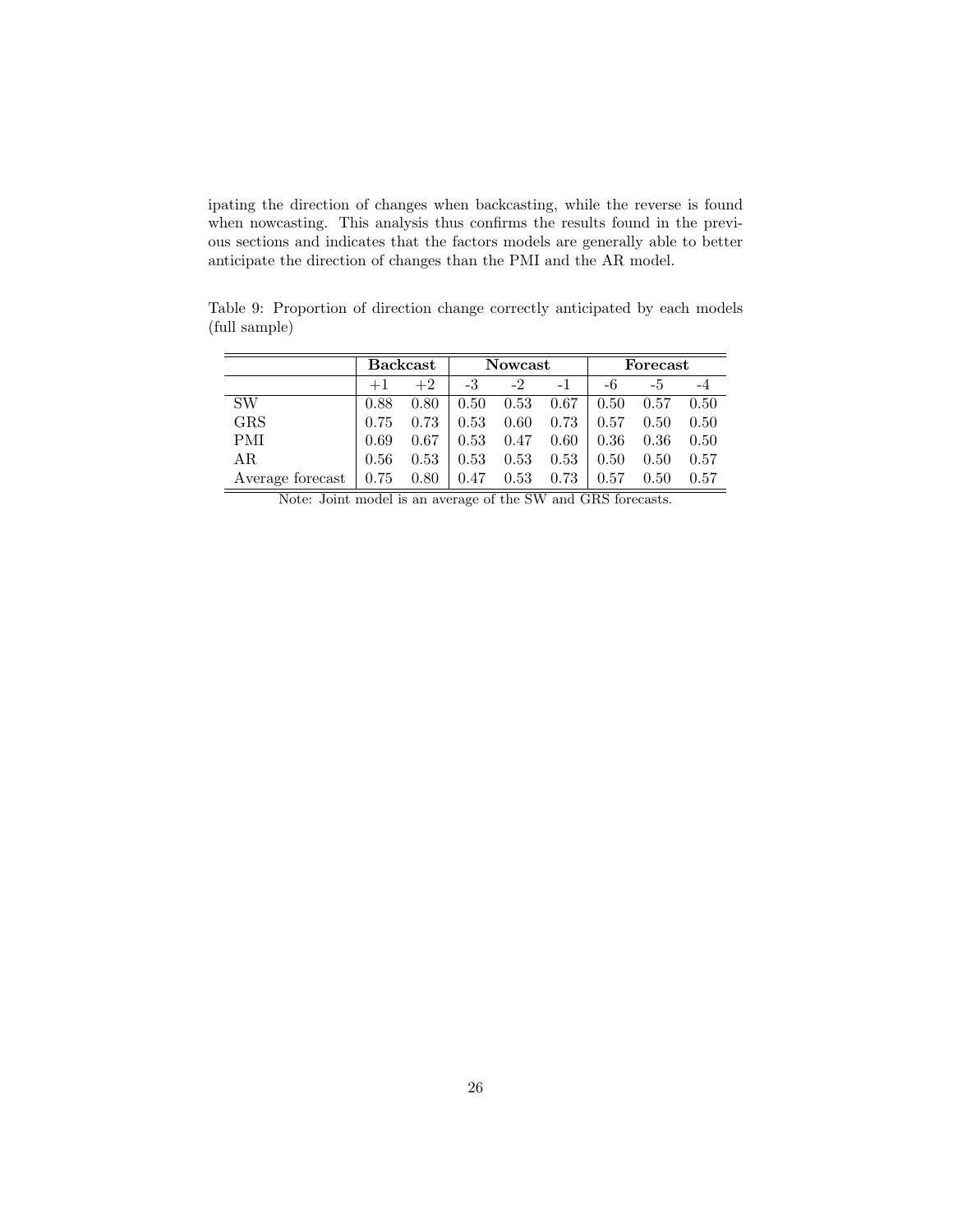## 7 Conclusions

Over recent years, factor models have proven useful forecasting tools for dealing with large datasets. However, while several studies have been conducted on the performance of these models for the United States and the euro area, to our knowledge, these models have not been applied to forecasting Japanese GDP and its components.

In this paper, in order to assess the performance of factor models for forecasting real activity in Japan, we resort to different specifications of both GRS and SW factor models. More specifically, we construct forecasts of last-, currentand next-quarter GDP, as well as its subcomponents, using information available on the first, second and third month of the quarter. We then assess the performance of factor models over a simple AR specification, as well as a tougher benchmark, an indicator model based on PMIs.

Overall, we find that factor models perform well at tracking GDP movements and anticipating turning points. For most of the components, we conclude that factor models (both in SW and GRS version) yield lower forecasting errors than either a simple AR process or an indicator model using PMIs. While previous studies have shown that the advantage of factor models is the clearest for volatile period (D'Agostino et al. 2006) as well as volatile series (Maier and Perevalov 2010), our study confirms the former but not the latter. In fact, we do not find evident links between the relative advantage of factor models over the AR process and the volatility of the components to forecast. However, in line with previous studies, we find that the relative improvement from using factor models over a simple AR benchmark is greater over periods of high volatility. For instance, we find that the RMSE of the factor models were around 30 percent lower during the recent recession period (2007-2009) compared to the pre-recession period (1991 to 2007).

We also find that using a forecast average of the SW and GRS factor model can be optimal and reduces the forecasting errors of the backcasting and nowcasting exercises. We also demonstrate that although the PMI index is already included in the dataset on which factors are computed, it proves nevertheless useful to include it as an independent variable in the factor models. Doing so reduced the forecasting errors by an average of 13 percent for the backcasting exercise and 10 percent for the nowcasting exercise. This results from the weighting scheme of the variables entering in the factors, as the variables are weighted based on their ability to represent the common dynamics of the data matrix, which does not necessarily coincide with good forecasting properties for the target variable. This also underscores the importance of a careful choice of the series when constructing factors, as it may be useful to give prominence to leading indicators such as PMIs, believed to have good forecasting properties. Instead of including some chosen series as additional explanatory variables, as we did in our exercise, a more elegant alternative could be to use a block factor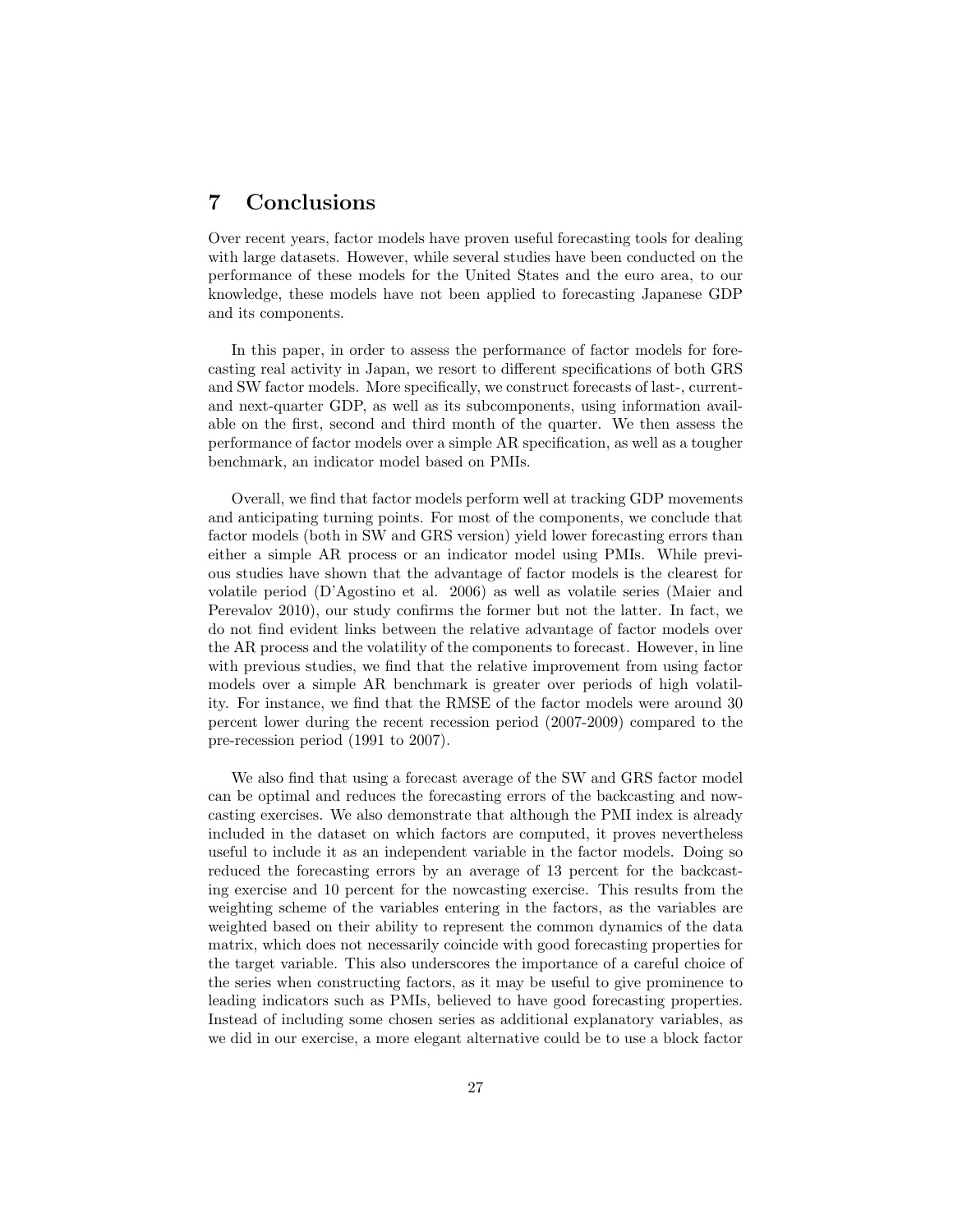structure, as proposed by Banbura and Modugno (2010), according to which factors are extracted independently from homogeneous blocks of series. We leave this for future research. One additional area for future research could be to assess the performance of factor-augmented error correction model (FECM) in the case of the Japanese economy, following Banerjee et al. (2010). This would have the advantage of incorporating long-run information to the factor models. Finally, it would also be interesting to re-conduct our analysis using real time series, as the large data revisions in Japan could lead to different results.

## References

- Alessi, L., Barigozzi, M. and Capasso, M.: 2010, Sssimproved penalization for determining the number of factors in approximate factor models, Statistics  $\&$  Probability Letters 80(23-24), 1806-1813.
- Angelini, E., Banbura, M. and Rünstler, G.: 2008, Estimating and forecasting the euro area monthly national accounts from a dynamic factor model, ECB Working Paper 953.
- Bai, J. and Ng, S.: 2002, Determining the number of factors in approximate factor models, Econometrica 70, 191–221.
- Bai, J. and Ng, S.: 2006, Confidence intervals for diffusion index forecasts and inference for factor-augmented regressions, Econometrica 74.
- Banbura, M. and Modugno, M.: 2010, Maximum likelihood estimation of factor models on data sets with arbitrary pattern of missing data, ECB Working Paper 1189.
- Banerjee, A. and Marcellino, M.: 2006, Forecasting macroeconomic variables using diffusion indexes in short samples with structural change, Cambridge University Press Chapter 4, 108–134.
- Banerjee, A., Marcellino, M. and Masten, I.: 2010, Forecasting with factoraugmented error correction models, Department of Economics, University of Birmingham .
- Bernanke, B. S., Boivin, J. and Eliasz, P.: 2004, Measuring the effects of monetary policy: A factor-augmented vector autoregressive (favar) approach, NBER Technical Working Paper 10220.
- Boivin, J. and Giannoni, M.: 2006, Dsge models in a data-rich environment, NBER Technical Working Paper 332.
- Clark, T. E. and West, K. D.: 2007, Approximately normal tests for equal predictive accuracy in nested models, Journal of econometrics 138, 291– 311.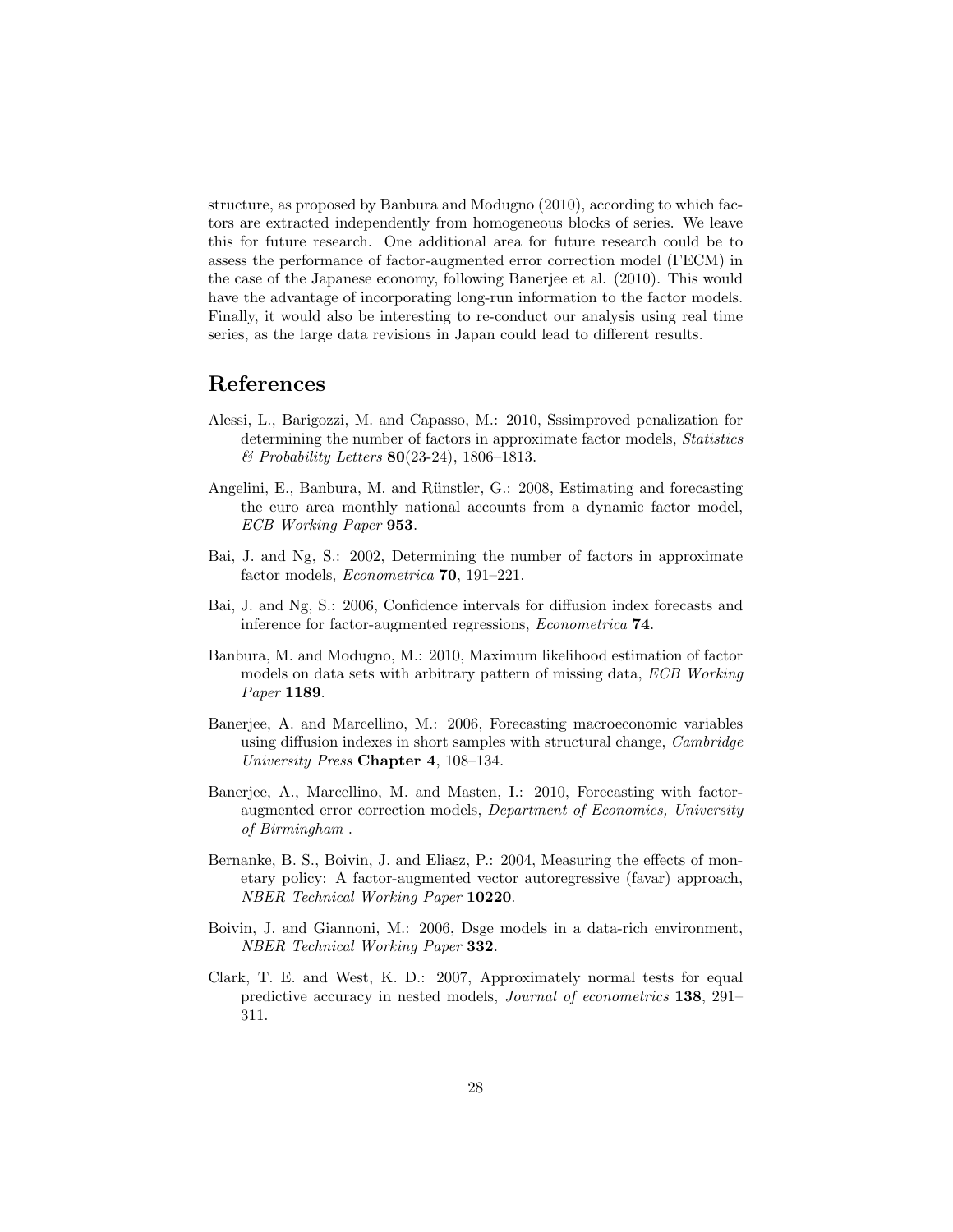- D'Agostino, A., Giannone, D. and Surico, P.: 2006, Unpredictability and macroeconomic stability, ECB Working Paper 605.
- Eickmeier, S. and Ziegler, C.: 2006, How good are dynamic factor models at forecasting output and inflation? A meta-analytic approach, Deutsche Bundesbank Discussion Paper Series 1, 42.
- Forni, M., Hallin, M., Lippi, M. and Reichlin, L.: 2000, The generalized dynamic factor model: Identification and estimation, The Review of Economics and Statistics 82, 540–554.
- Fukuda, S. and Onodera, T.: 2001, A new composite index of coincident economic indicators in japan: How can we improve forecast performances?, International journal of forecasting 17, 483–498.
- Giannone, D., Reichlin, L. and Small, D.: 2008, Nowcasting: The real-time informational content of macroeconomic data, Journal of Monetary Economics  $55(4)$ , 665–676.
- Godbout, C. and Jacob, J.: 2010, Le pouvoir de prévision des indices PMI, Bank of Canada Discussion Paper 3.
- Jakaitiene, A. and Dées, S.: 2009, Forecasting the world economy in the shortterm, ECB Working Paper 1059.
- Koenig, E. F.: 2002, Using the purchasing managers index to assess the economys strength and the likely direction of monetary policy, Federal Reserve of Dallas Report 1.
- Maier, P. and Perevalov, N.: 2010, On the advantages of disaggregated data: insights from forecasting the u.s. economy in a data-rich environment, Bank of Canada Working Paper 10.
- Marcellino, M., Stock, J. and Watson, M. W.: 2003, Macroeconomic forecasting in the euro area: Country specific versus euro wide information, European Economic Review 47, 1–18.
- Parigi, G. and Golinelli, R.: 2007, The use of monthly indicators to forecast quarterly GDP in the short run: An application to the G7 countries, Journal of Forecasting  $26(2)$ , 77-94.
- Rossiter, J.: 2010, Nowcasting the global economy, Bank of Canada Discussion Paper 12.
- Sargent, T. and Sims, C.: 1977, Business cycle modeling without pretending to have too much a-priori economic theory, in C. Sims (ed.), New Methods in Business Cycle Research, Federal Reserve Bank of Minneapolis, Minneapolis.
- Shintani, M.: 2005, Nonlinear forecasting analysis using diffusion indexes: An application to japan, Journal of Money, Credit and Banking 37.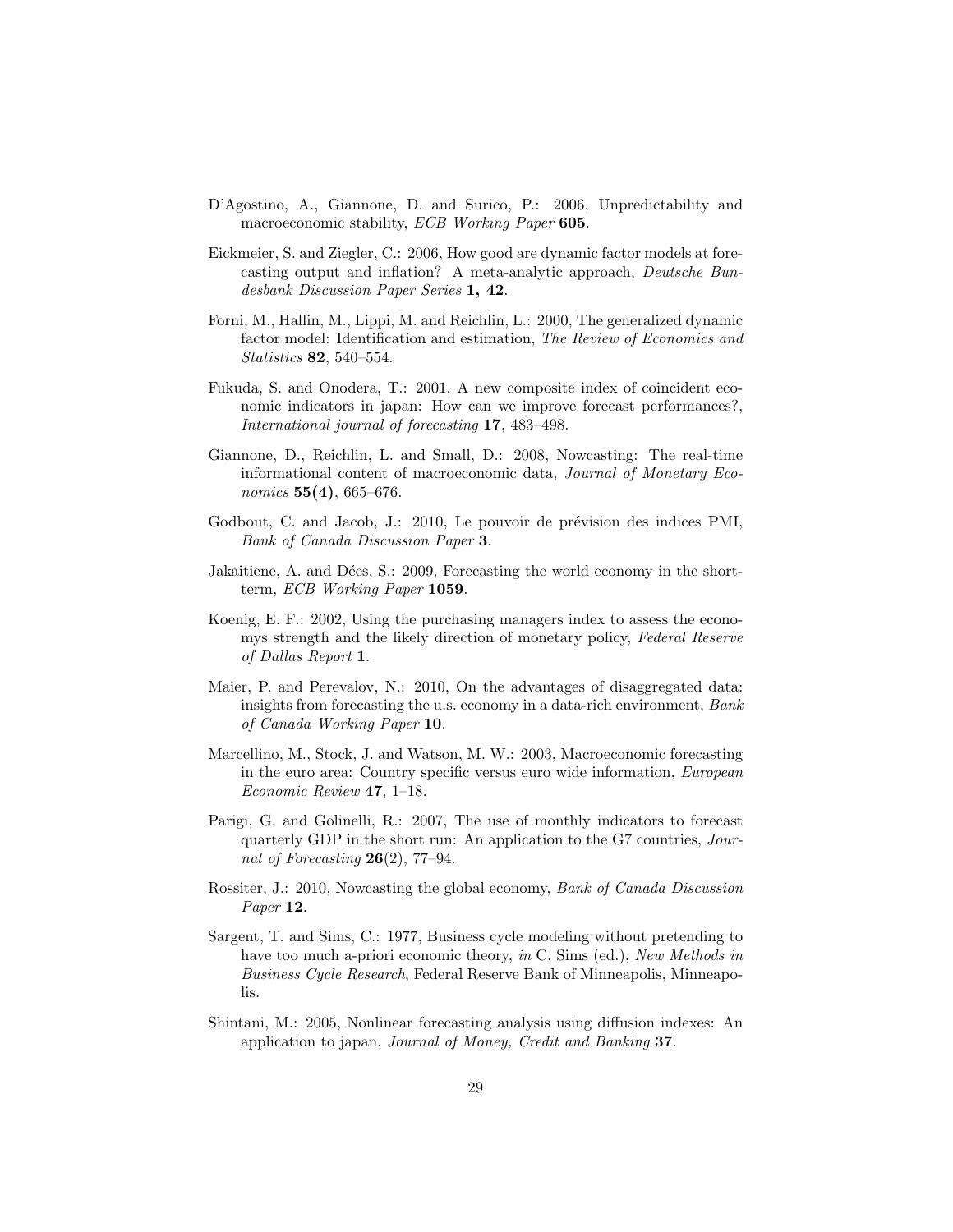- Stock, J. H. and Watson, M. W.: 2002, Macroeconomic forecasting using diffusion indexes, Journal of Business and Economic Statistics 20.
- Stock, J. H. and Watson, M. W.: 2004, Combination forecasts of output growth in a seven-country data set, Journal of Forecasting 23, 405–430.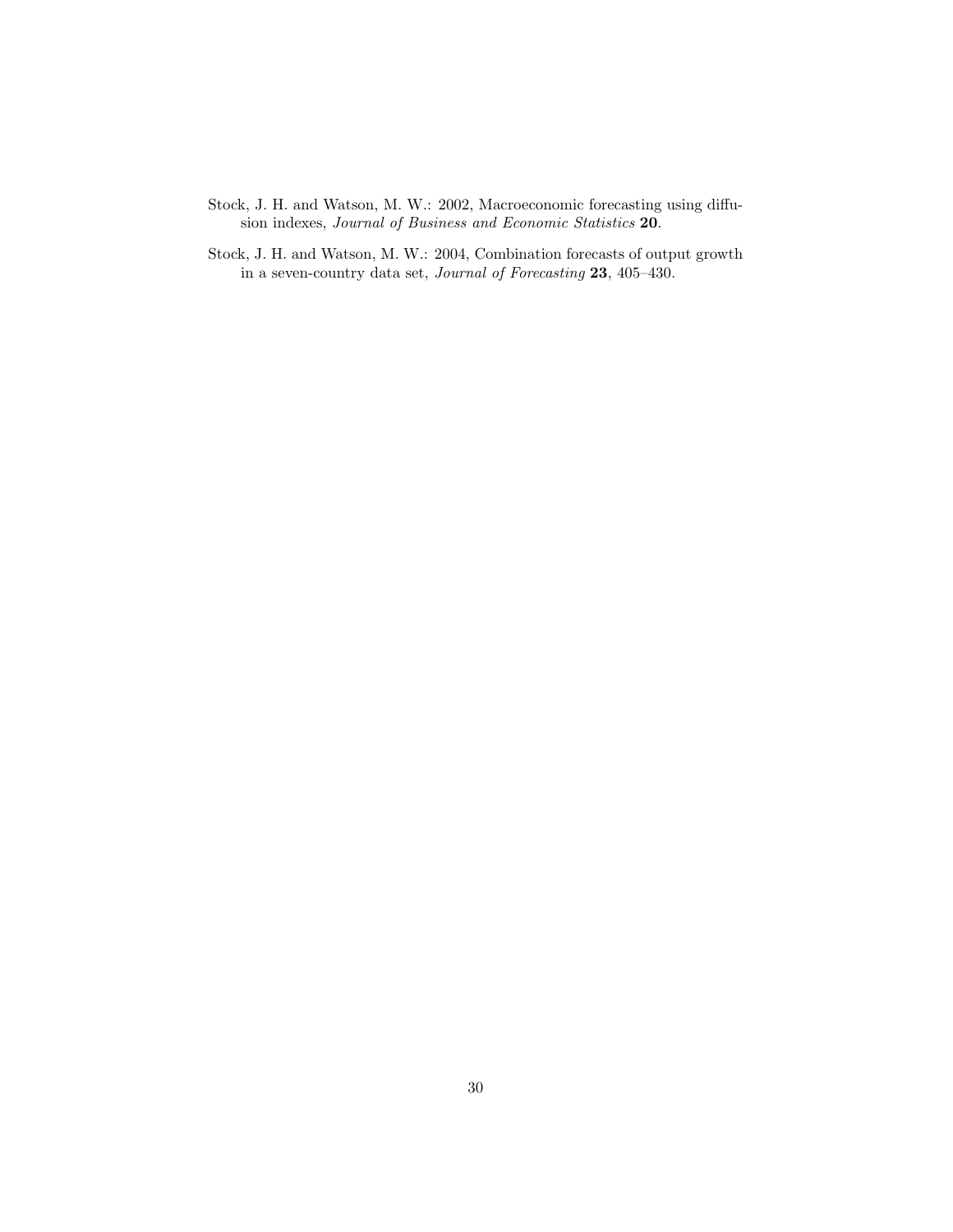## Appendix A: In-sample and out-of-sample fit for sub-components of Japanese GDP and Data Description

Figure 12: In-sample fit of the GRS and SW factor models for each Japanese GDP components (q/q SAAR)

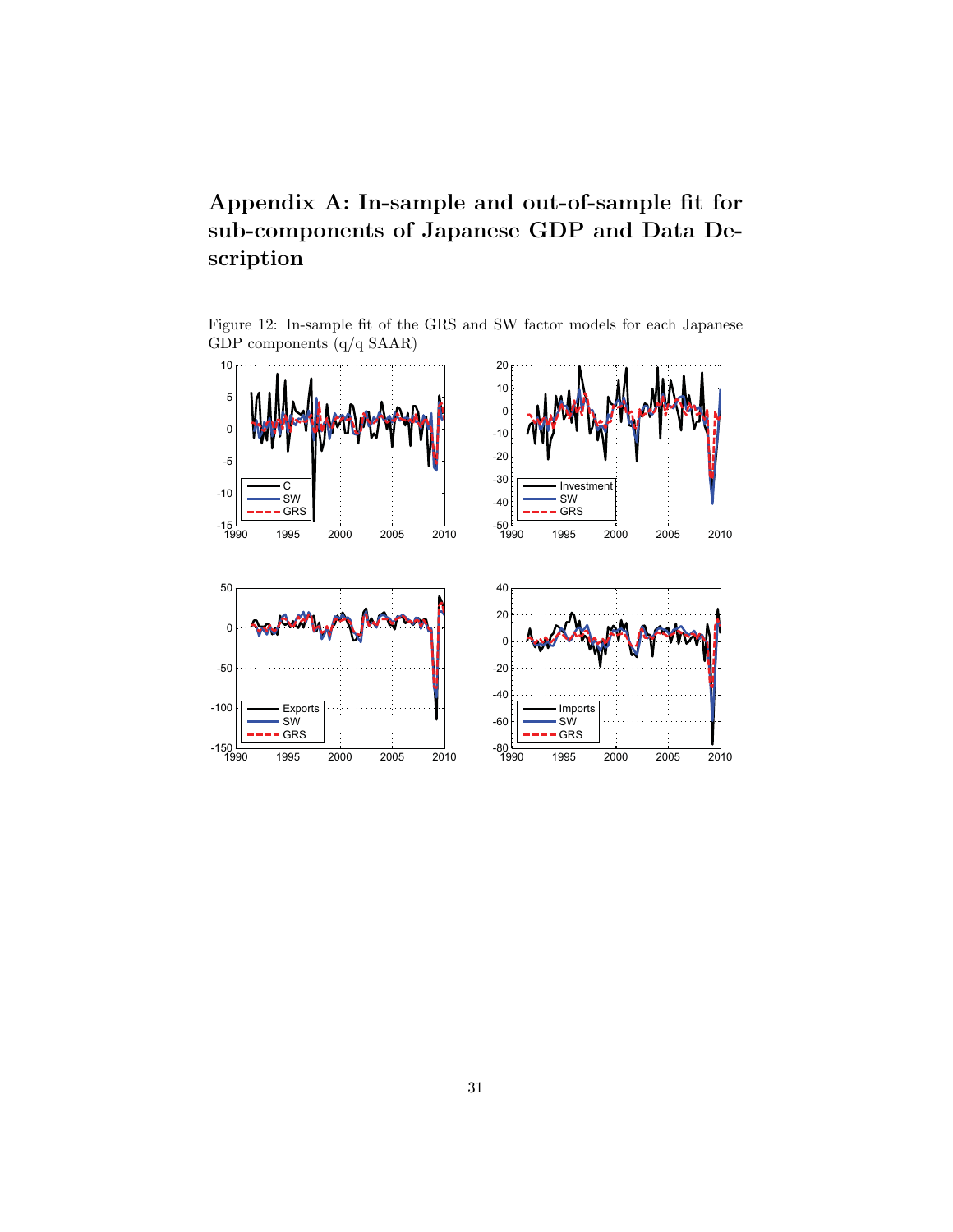

Figure 13: Out-of-sample fit of the GRS, SW and PMI models for each Japanese GDP components (q/q SAAR)